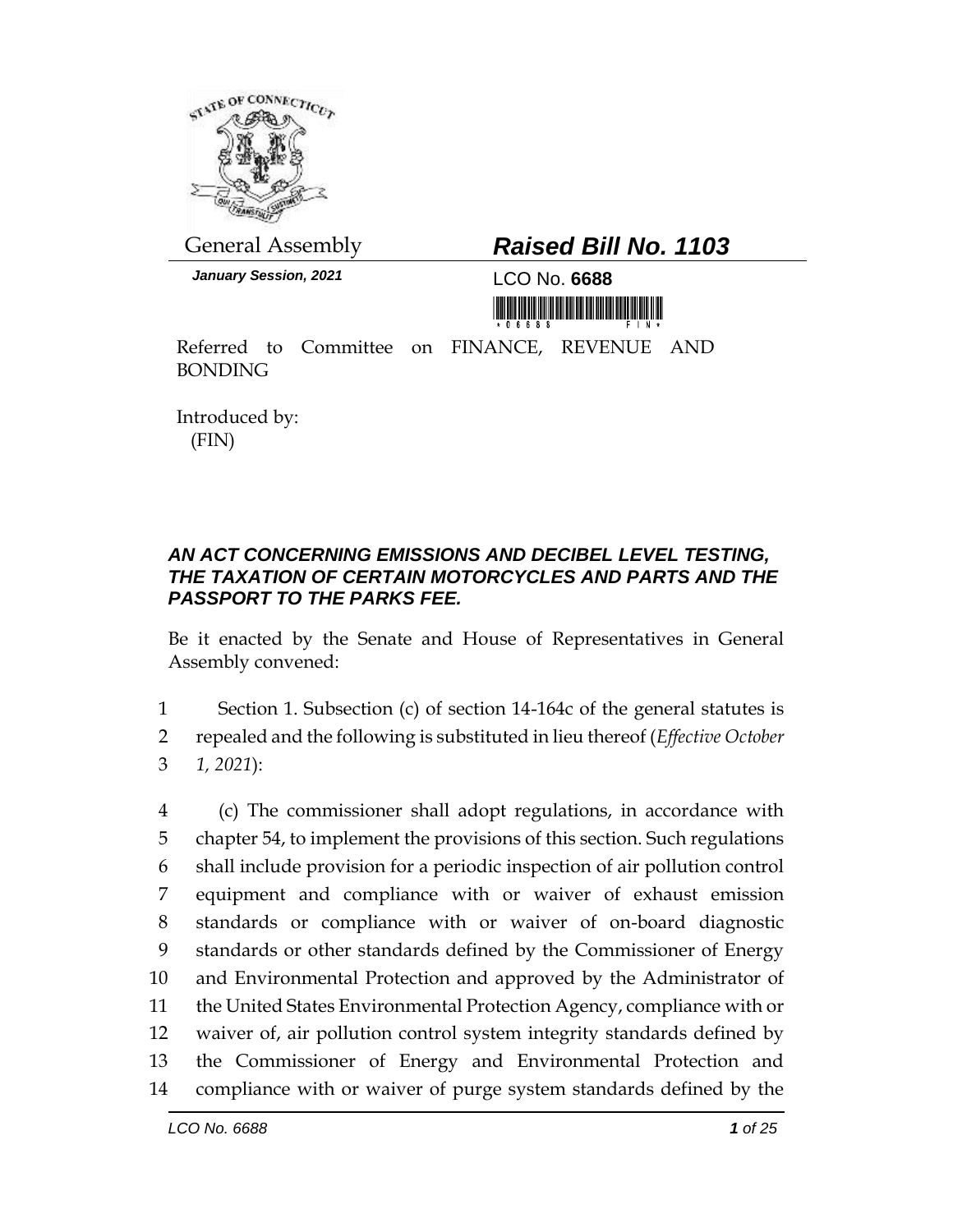Commissioner of Energy and Environmental Protection. Such regulations may provide for an inspection procedure using an on-board diagnostic information system for all 1996 model year and newer motor vehicles. Such regulations shall apply to all motor vehicles registered or which will be registered in this state except: (1) Vehicles having a gross weight of more than ten thousand pounds; (2) vehicles powered by electricity; (3) bicycles with motors attached; (4) **[**motorcycles; (5)**]** vehicles operating with a temporary registration; **[**(6)**]** (5) vehicles manufactured twenty-five or more years ago; **[**(7)**]** (6) new vehicles at the time of initial registration; **[**(8)**]** (7) vehicles registered but not designed primarily for highway use; **[**(9)**]** (8) farm vehicles, as defined in subsection (q) of section 14-49; **[**(10)**]** (9) diesel-powered type II school buses; **[**(11)**]** (10) a vehicle operated by a licensed dealer or repairer either to or from a location of the purchase or sale of such vehicle or for the purpose of obtaining an official emissions or safety inspection; **[**(12)**]** (11) vehicles that have met the inspection requirements of section 14- 103a and are registered by the commissioner as composite vehicles; **[**(13)**]** (12) electric bicycles, as defined in section 14-1; or **[**(14)**]** (13) electric foot scooters, as defined in section 14-1. On and after July 1, 2002, such regulations shall exempt from the periodic inspection requirement any vehicle four or less model years of age, beginning with model year 2003 and the previous three model years, provided that such exemption shall lapse upon a finding by the Administrator of the United States Environmental Protection Agency or by the Secretary of the United States Department of Transportation that such exemption causes the state to violate applicable federal environmental or transportation planning requirements. Notwithstanding any provisions of this subsection, the commissioner may require an initial emissions inspection and compliance or waiver prior to registration of a new motor vehicle. If the Commissioner of Energy and Environmental Protection finds that it is necessary to inspect motor vehicles **[**which**]** that are exempt under subdivision (1) **[**or (4)**]** of this subsection **[**,**]** or motor vehicles that are four or less model years of age in order to achieve compliance with federal law concerning emission reduction requirements, the Commissioner of Motor Vehicles may adopt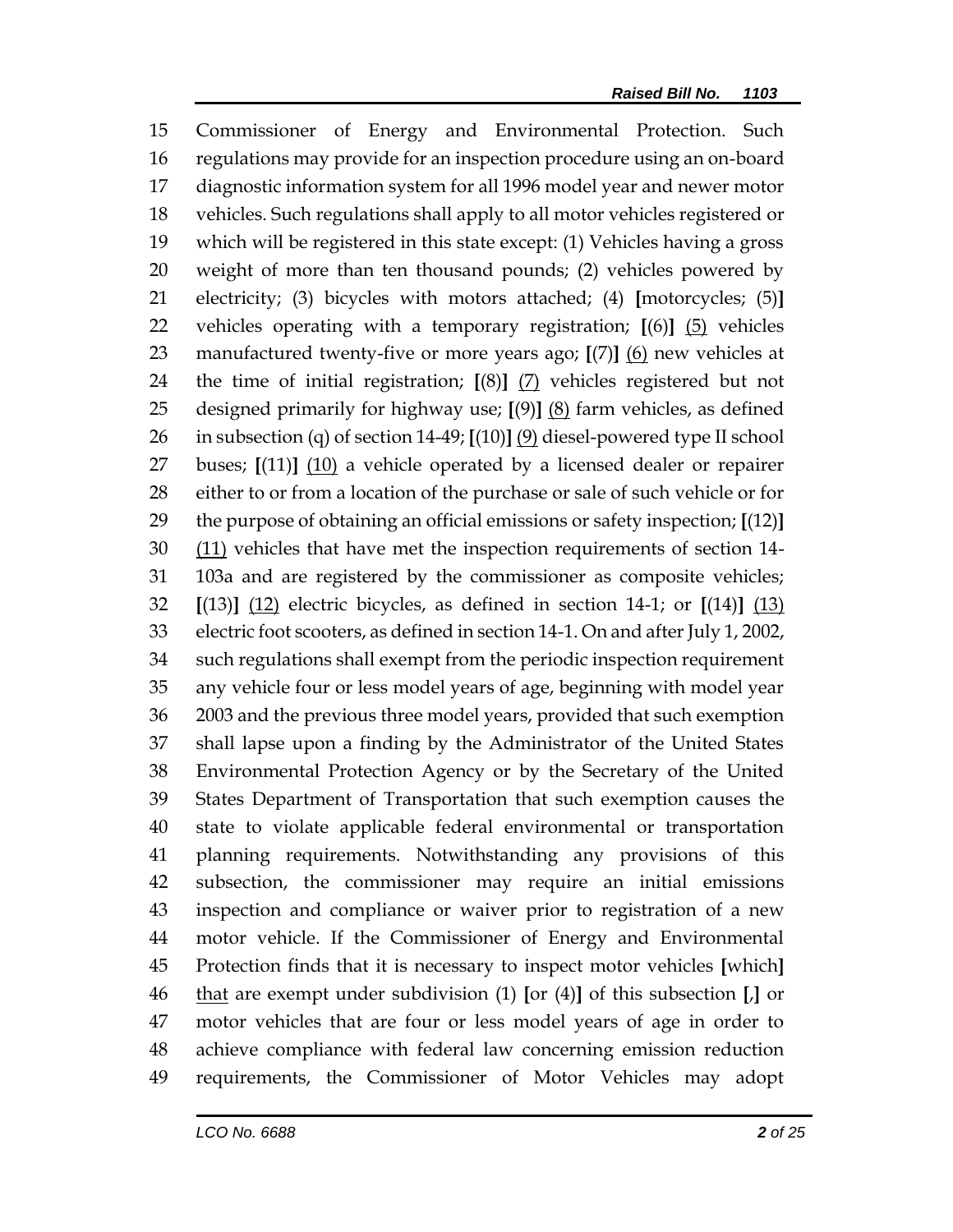regulations, in accordance with the provisions of chapter 54, to require the inspection of **[**motorcycles,**]** designated motor vehicles having a gross weight of more than ten thousand pounds or motor vehicles four or less model years of age.

 Sec. 2. (NEW) (*Effective October 1, 2021*) (a) (1) In addition to the requirements under subsection (c) of section 14-164c of the general statutes, as amended by this act, and any regulations adopted thereunder regarding periodic inspection of air pollution control equipment, exhaust emission standards, air pollution control system integrity standards and purge system standards, each motor vehicle, as defined in section 14-1 of the general statutes, shall undergo periodic inspection of the maximum decibel level produced by such vehicle. Such decibel level inspection shall be conducted at the time a motor vehicle is presented for inspection pursuant to subsection (c) of section 14-164c of the general statutes, as amended by this act.

 (2) The maximum decibel level for a motor vehicle shall not exceed the maximum decibel level permitted pursuant to section 14-80a of the general statutes and any regulations adopted thereunder, when the decibel level is measured in accordance with the provisions of subsection (c) of section 14-80a of the general statutes.

 (3) No motor vehicle subject to the inspection requirements of this subsection shall be operated upon the highways of this state unless such vehicle has been presented for inspection in accordance with a schedule for inspection and compliance as established by the Commissioner of Motor Vehicles.

 (b) The Commissioner of Energy and Environmental Protection shall consult with the Commissioner of Motor Vehicles and furnish the commissioner with technical information, including testing techniques, standards and instructions for (1) emission control features and equipment for motorcycles, and (2) decibel level inspections for motor vehicles. Such standards shall be consistent with provisions of federal law, if any, relating to control of emissions from the motorcycles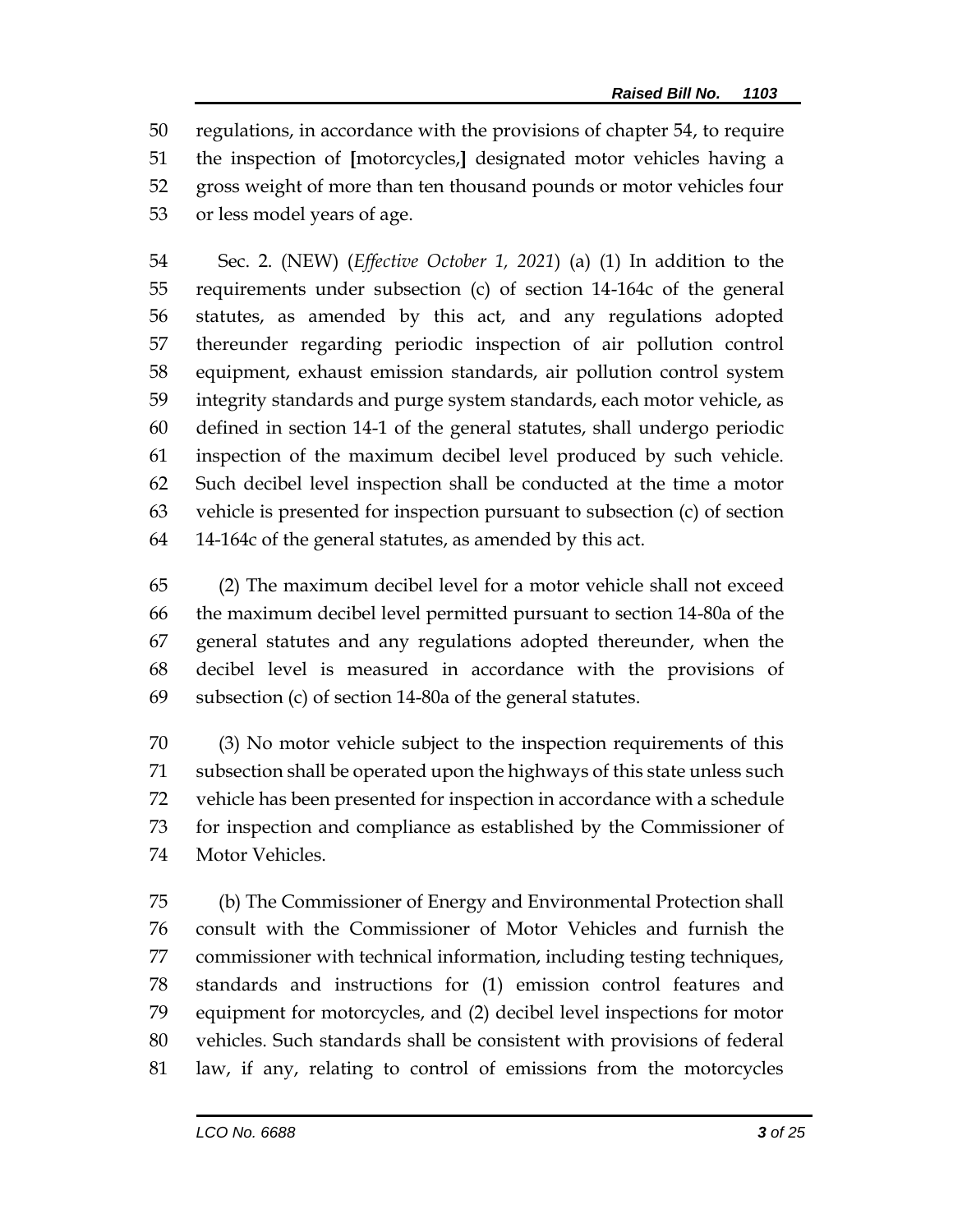concerned or any regulations adopted by the Commissioner of Energy and Environmental Protection or to maximum decibel levels for the motor vehicles concerned. Such standards shall be periodically reviewed by the Commissioner of Energy and Environmental Protection and revised, if necessary, to achieve the objectives of the motorcycle emission inspection program and the motor vehicle decibel level inspection program.

 (c) The Commissioner of Motor Vehicles may enter into a negotiated inspection agreement or agreement with an independent contractor or contractors, in accordance with the provisions of section 14-164c of the general statutes, as amended by this act, to provide for the leasing, construction, equipping, maintenance or operation of a system of official emissions inspection stations in such numbers and locations as may be required to provide motorcycle owners reasonably convenient access to inspection facilities and motor vehicle owners reasonably convenient access to decibel level inspection. The commissioner may amend any negotiated inspection agreement entered into with an independent contractor or contractors, pursuant to section 14-164c of the general statutes, as amended by this act, to allow an existing inspection facility to provide emissions inspection services to motorcycle owners and decibel level inspection services to motor vehicle owners. Any such contractor and inspection facility under this subsection shall be subject to and comply with the applicable provisions set forth in section 14-164c of the general statutes, as amended by this act.

 (d) (1) The Commissioner of Motor Vehicles, with approval of the Secretary of the Office of Policy and Management, shall establish, and from time to time modify, the inspection fees, not to exceed twenty dollars for each biennial inspection or reinspection required pursuant to this section for the inspection of emission control features and equipment for motorcycles. The commissioner may establish, and from time to time modify, an additional fee for the inspection of the decibel levels of motor vehicles, provided such fee does not exceed the fee for a biennial inspection or reinspection required for emission controls features and equipment. Such fees shall be paid in a manner prescribed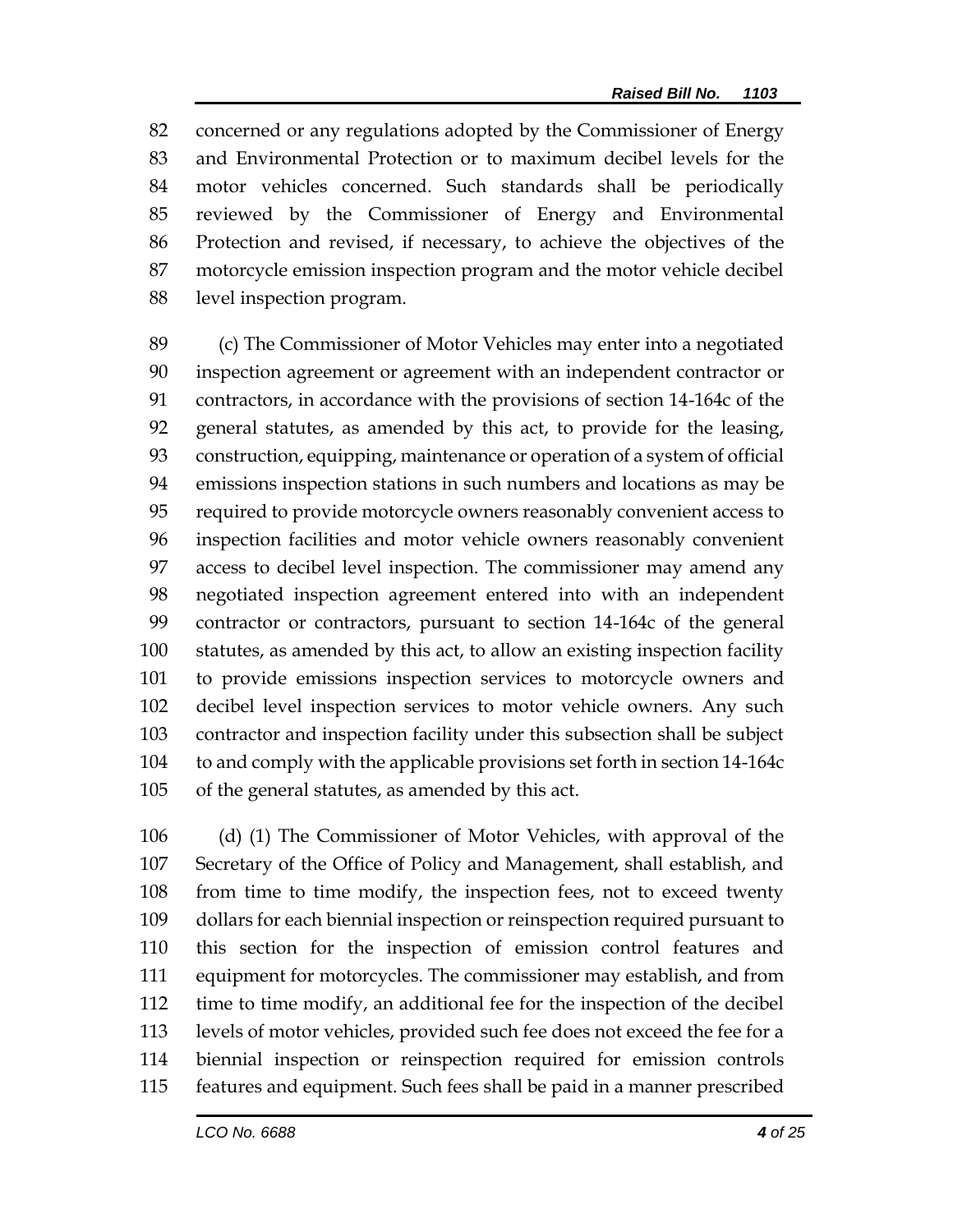by the commissioner. If the costs to the state of the inspection program, including administrative costs and payments to any independent contractor, exceed the income from such fees, such excess costs shall be borne by the state.

 (2) Any person whose vehicle has been inspected at an official emissions inspection station shall, if such vehicle is found not to comply with any required standards, have the vehicle repaired and have the right within sixty consecutive calendar days to return such vehicle to the same official emissions inspection station for one reinspection without charge, provided, where the sixtieth day falls on a Sunday, legal holiday or a day on which the commissioner has established that special circumstances or conditions exist that have caused emissions inspection to be impracticable, such person may return such vehicle for reinspection on the next day. The commissioner shall assess a late fee of twenty dollars against the owner of a motor vehicle that has not presented such motor vehicle for an emissions inspection within thirty days following the expiration date of the assigned inspection period, or that has not presented such motor vehicle for a reinspection within sixty days following a test failure, or both. The commissioner may waive such late fee when it is proven to the commissioner's satisfaction that the failure to have the vehicle inspected within thirty days of the assigned inspection period or during the sixty-day reinspection period was due to exigent circumstances. If ownership of the motor vehicle has been transferred, the new owner shall have such motor vehicle inspected within thirty days of the registration of such motor vehicle. After the expiration of such thirty-day period, the commissioner shall require the payment of the late fee specified in this subdivision. If the thirtieth day falls on a Sunday, legal holiday or a day on which the commissioner has established that special circumstances or conditions exist that have caused emissions inspection to be impracticable, such vehicle may be inspected on the next day and no late fee shall be assessed.

 (e) The Commissioner of Motor Vehicles may adopt regulations, in accordance with the provisions of chapter 54 of the general statutes, to implement the provisions of this section.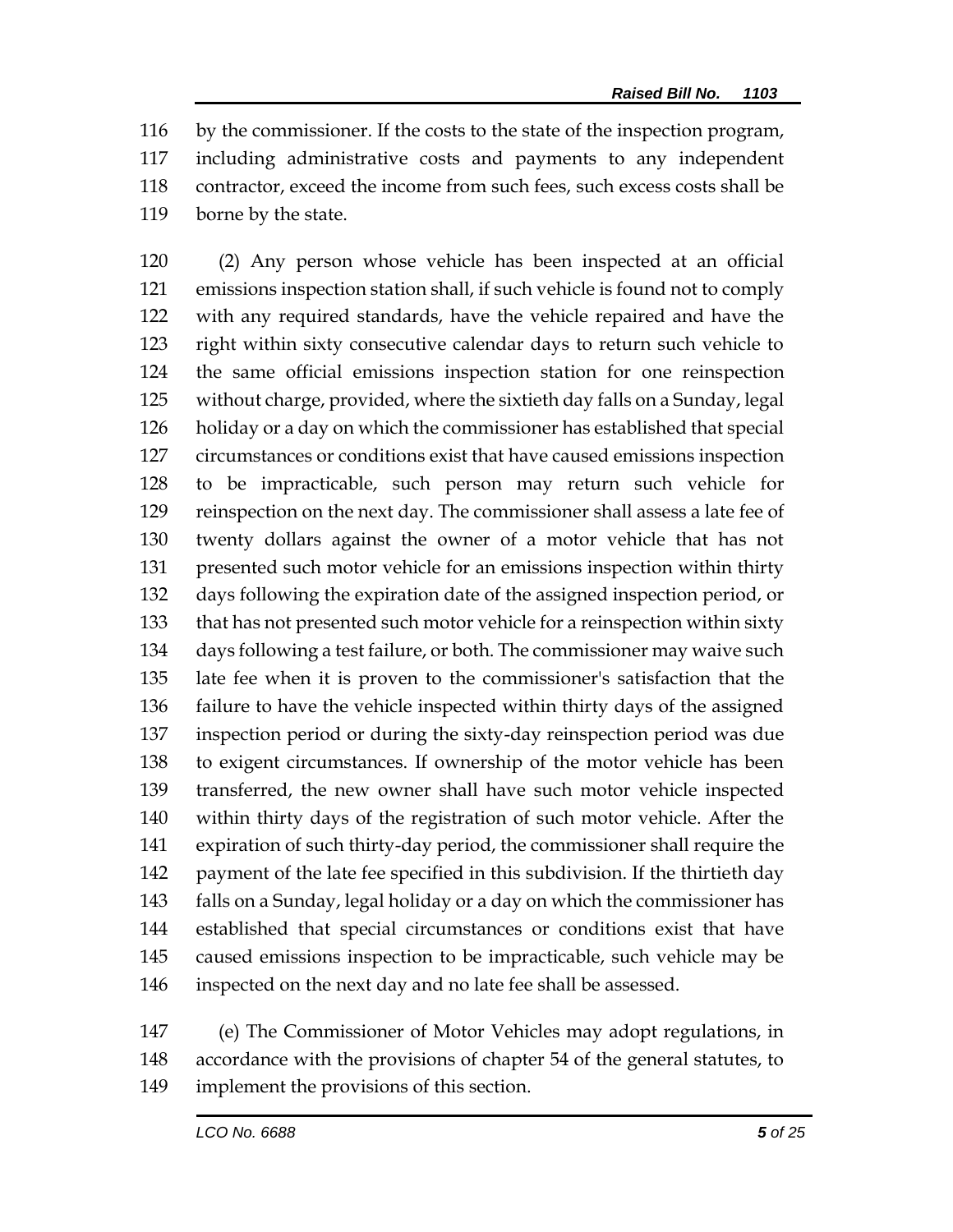Sec. 3. (NEW) (*Effective October 1, 2021*) (a) No person shall fail to maintain in good working order or remove, dismantle or otherwise cause to be inoperative any equipment or feature of a motor vehicle that limits the maximum decibel level produced by such motor vehicle to a level that is equal to or below the maximum decibel level permitted pursuant to section 14-80a of the general statutes and any regulations adopted thereunder. Any such failure to maintain in good working order or removal, dismantling or causing of inoperability shall subject the owner thereof to revocation of registration for such vehicle by the Commissioner of Motor Vehicles unless all parts and equipment constituting elements of decibel control have been made operable and in good working order within sixty days of notice by said commissioner of such violation. Any such failure shall be considered a failure to comply with the periodic inspection requirements established under subsection (a) of section 2 of this act. As used in this section, "motor vehicle" has the same meaning as provided in section 14-1 of the general statutes.

 (b) No motor vehicle subject to the inspection requirements of section 2 of this act shall be operated upon the highways of this state unless such vehicle has been presented for inspection in accordance with a schedule 170 for inspection and compliance as established by the commissioner. The commissioner shall grant waivers from compliance with standards for vehicles that fail any required inspection and require an unreasonable cost of repair, as determined by the commissioner, to bring the vehicle into compliance. The commissioner may determine compliance of a vehicle that has failed a decibel level retest by means of a complete physical and functional diagnosis and inspection of the vehicle, showing that no additional noise-related repairs are needed. An extension of time, not to exceed the period of inspection frequency, may be granted to obtain needed repairs on a vehicle in the case of economic hardship of the owner. Only one such extension may be granted for any vehicle.

 (c) No motor vehicle dealer licensed under section 14-52 of the general statutes shall sell any motor vehicle unless such motor vehicle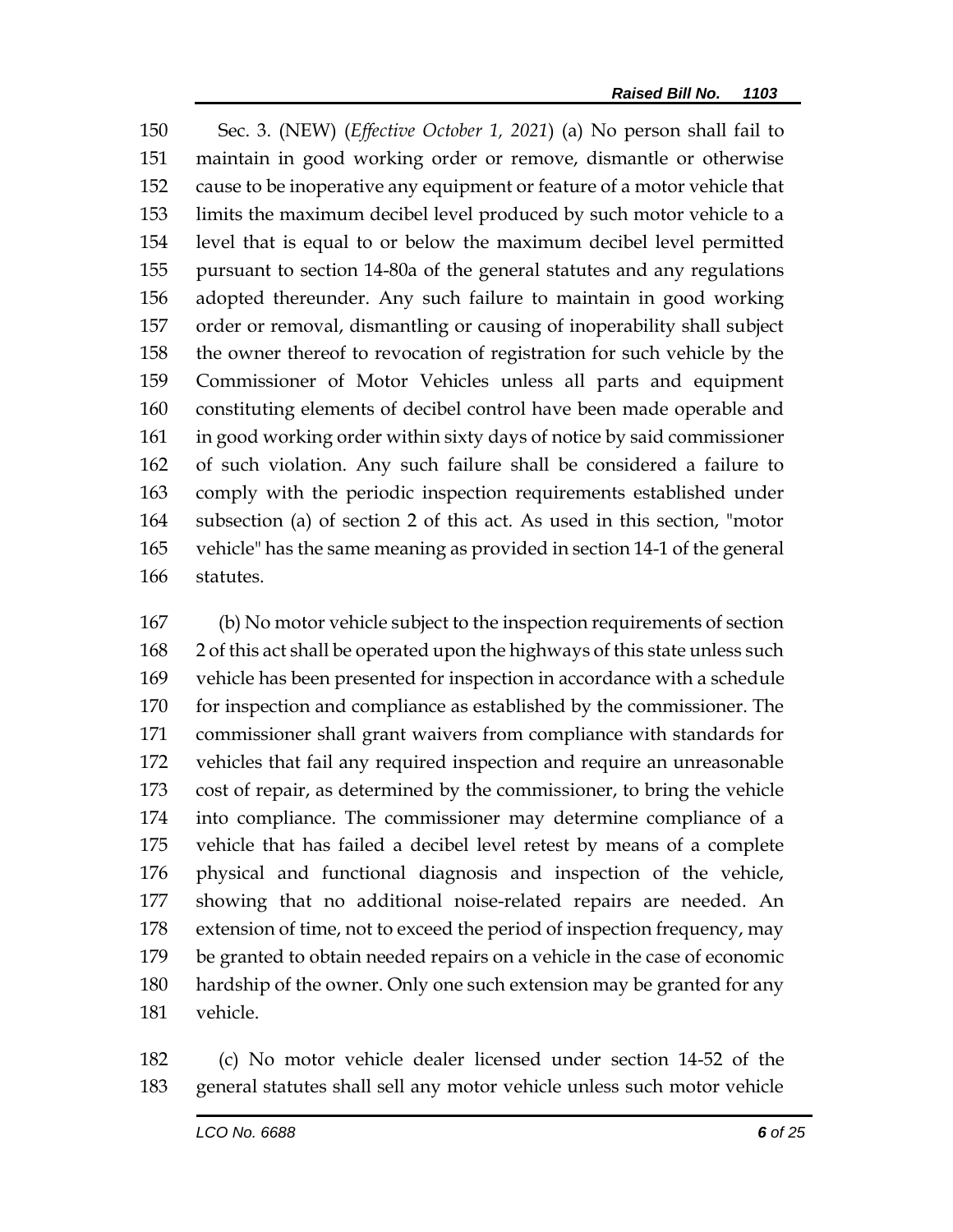(1) is in compliance with subsections (a) and (b) of section 2 of this act and any regulations adopted under section 2 of this act, and (2) has passed an emissions and decibel level inspection conducted in accordance with said subsections and regulations. No person, firm or corporation shall operate or allow to be operated any motor vehicle that has not been inspected and found to be in compliance with the provisions of section 2 of this act and any regulations adopted thereunder. Operation in violation of said subsections or regulations shall be an infraction for each violation, except that the fine for a first violation shall be fifty dollars. The commissioner may deny the issuance of registration to the owner of a motor vehicle, or the renewal of registration to any such owner, or suspend or revoke any registration that has been issued, if such motor vehicle is not in compliance with the inspection requirements of section 2 of this act, or such owner has failed to pay any fee required by the provisions of section 2 of this act.

 (d) Each motor vehicle dealer shall include with each sales tax return 200 filed with the Department of Revenue Services a statement attesting that each motor vehicle sold during the period for which such return is filed was in compliance with the provisions of subdivision (2) of subsection (a) of section 2 of this act at the time of the sale.

 (e) The commissioner may adopt regulations, in accordance with the provisions of chapter 54 of the general statutes, to implement the provisions of this section.

 Sec. 4. Section 22a-6a of the general statutes is repealed and the following is substituted in lieu thereof (*Effective October 1, 2021*):

 (a) Any person who knowingly or negligently violates any provision of section 14-100b, **[**or**]** 14-164c, as amended by this act, or section 2 of this act, subdivision (3) of subsection (b) of section 15-121, section 15- 171, 15-172, 15-175, 22a-5, 22a-6 or 22a-7, chapter 440, chapter 441, section 22a-69 or 22a-74, subsection (b) of section 22a-134p, section 22a- 162, 22a-171, 22a-174, 22a-175, 22a-177, 22a-178, 22a-181, 22a-183, 22a-184, 22a-190, 22a-208, 22a-208a, 22a-209, 22a-213, 22a-220, 22a-225, 22a-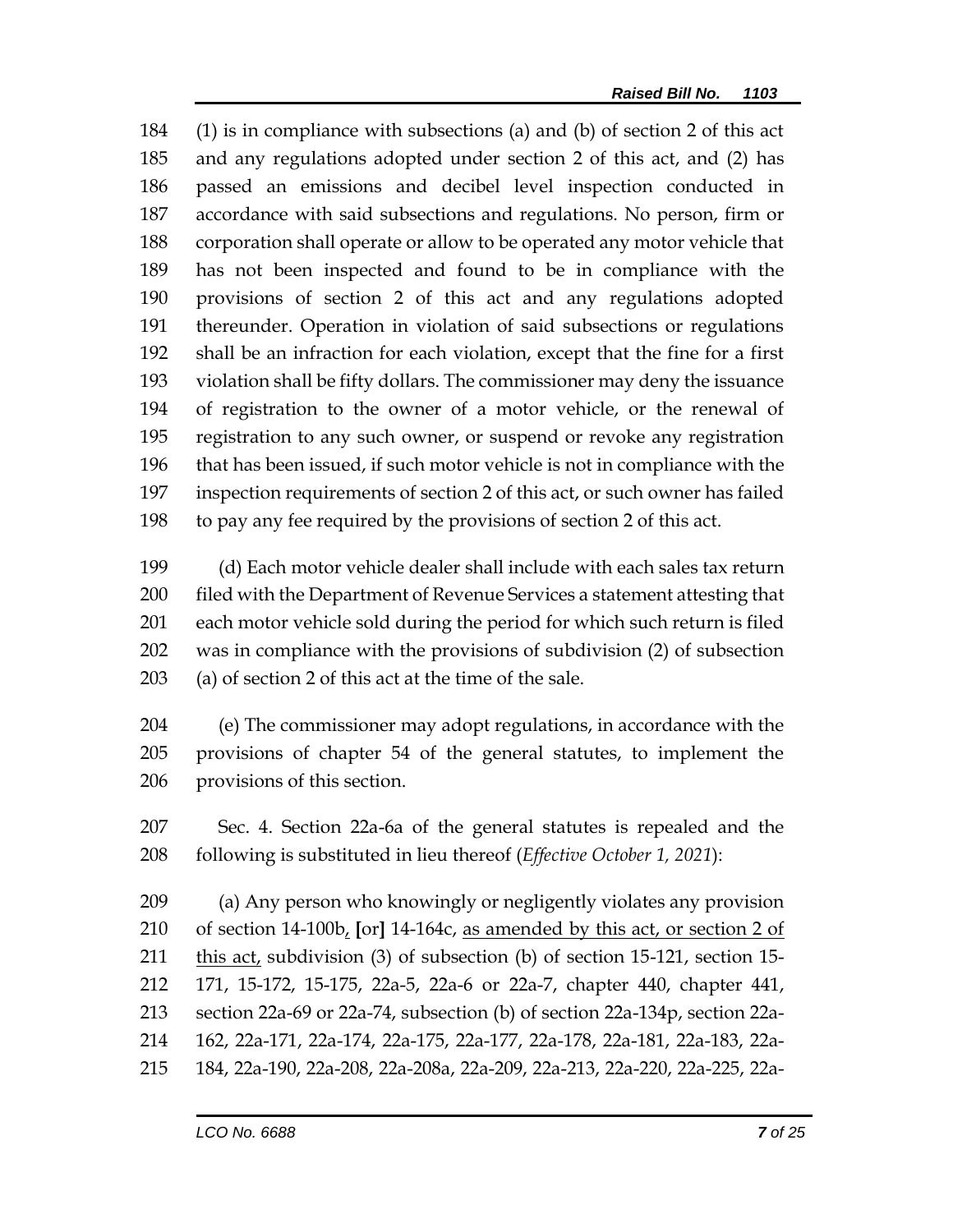231, 22a-336, 22a-342, 22a-345, 22a-346, 22a-347, 22a-349a, 22a-358, 22a- 359, 22a-361, 22a-362, 22a-365 to 22a-379, inclusive, 22a-401 to 22a-411, inclusive, 22a-416, 22a-417, 22a-424 to 22a-433, inclusive, 22a-447, 22a- 449, 22a-450, 22a-451, 22a-454, 22a-458, 22a-461, 22a-462 or 22a-471, or any regulation, order or permit adopted or issued thereunder by the Commissioner of Energy and Environmental Protection shall be liable to the state for the reasonable costs and expenses of the state in detecting, investigating, controlling and abating such violation. Such person shall also be liable to the state for the reasonable costs and expenses of the state in restoring the air, waters, lands and other natural resources of the state, including plant, wild animal and aquatic life to their former condition insofar as practicable and reasonable, or, if restoration is not practicable or reasonable, for any damage, temporary or permanent, caused by such violation to the air, waters, lands or other natural resources of the state, including plant, wild animal and aquatic life and to the public trust therein. Institution of a suit to recover for such damage, costs and expenses shall not preclude the application of any other remedies.

 (b) Whenever two or more persons knowingly or negligently violate any provision of section 14-100b, **[**or**]** 14-164c, as amended by this act, or 236 section 2 of this act, subdivision (3) of subsection (b) of section 15-121, section 15-171, 15-172, 15-175, 22a-5, 22a-6 or 22a-7, chapter 440, chapter 441, subsection (b) of section 22a-134p, section 22a-162, 22a-171, 22a-174, 22a-175, 22a-177, 22a-178, 22a-181, 22a-183, 22a-184, 22a-190, 22a-208, 22a-208a, 22a-209, 22a-213, 22a-220, 22a-225, 22a-231, 22a-336, 22a-342, 22a-345, 22a-346, 22a-347, 22a-349a, 22a-358, 22a-359, 22a-361, 22a-362, 22a-365 to 22a-379, inclusive, 22a-401 to 22a-411, inclusive, 22a-416, 22a- 417, 22a-424 to 22a-433, inclusive, 22a-447, 22a-449, 22a-450, 22a-451, 22a-454, 22a-458, 22a-461, 22a-462 or 22a-471, or any regulation, order or permit adopted or issued thereunder by the commissioner and responsibility for the damage caused thereby is not reasonably apportionable, such persons shall, subject to a right of equal contribution, be jointly and severally liable under this section.

(c) Any person whose acts outside Connecticut contribute to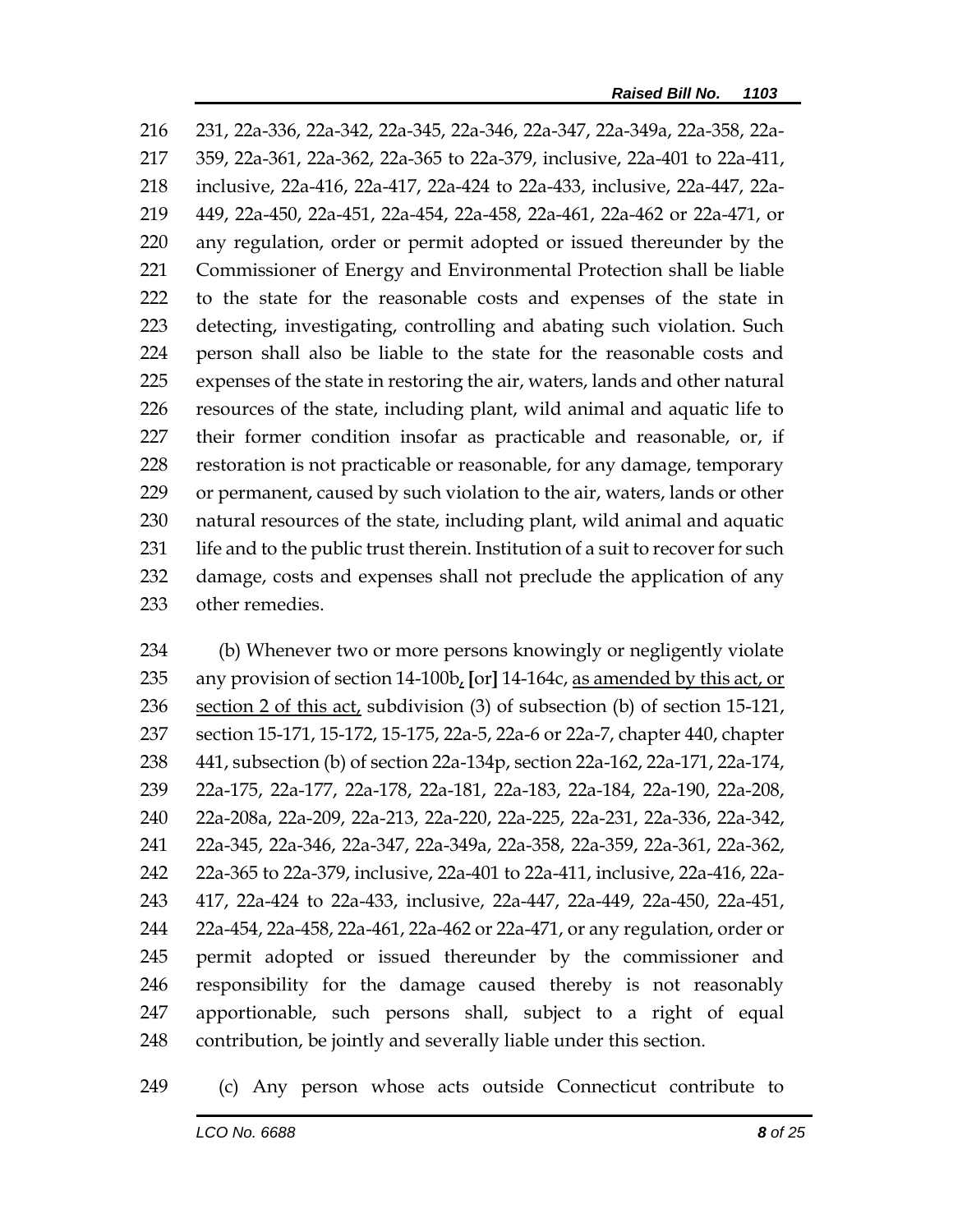environmental damage in Connecticut shall be subject to suit under this section if such person is subject to in personam jurisdiction within this state pursuant to section 52-59b, or if such person, in person or through an agent, expects or should reasonably expect his acts outside this state to have an effect upon the environment in this state and process upon any such person shall be served in the manner set forth in section 52- 59b.

 Sec. 5. Subsection (a) of section 22a-6b of the general statutes is repealed and the following is substituted in lieu thereof (*Effective October 1, 2021*):

 (a) The Commissioner of Energy and Environmental Protection shall adopt regulations, in accordance with the provisions of chapter 54, to establish a schedule setting forth the amounts, or the ranges of amounts, or a method for calculating the amount of the civil penalties which may become due under this section. Such schedule or method may be amended from time to time in the same manner as for adoption provided any such regulations which become effective after July 1, 1993, shall only apply to violations which occur after said date. The civil penalties established for each violation shall be of such amount as to insure immediate and continued compliance with applicable laws, regulations, orders and permits. Such civil penalties shall not exceed the following amounts:

 (1) For failure to file any registration, other than a registration for a general permit, for failure to file any plan, report or record, or any application for a permit, for failure to obtain any certification, for failure to display any registration, permit or order, or file any other information required pursuant to any provision of section 14-100b or 14-164c, subdivision (3) of subsection (b) of section 15-121, section 15-171, 15-172, 15-175, 22a-5, 22a-6, 22a-7, 22a-32, 22a-39 or 22a-42a, 22a-45a, chapter 441, sections 22a-134 to 22a-134d, inclusive, subsection (b) of section 22a- 134p, section 22a-171, 22a-174, 22a-175, 22a-177, 22a-178, 22a-181, 22a- 183, 22a-184, 22a-208, 22a-208a, 22a-209, 22a-213, 22a-220, 22a-231, 22a-245a, 22a-336, 22a-342, 22a-345, 22a-346, 22a-347, 22a-349a, 22a-354p,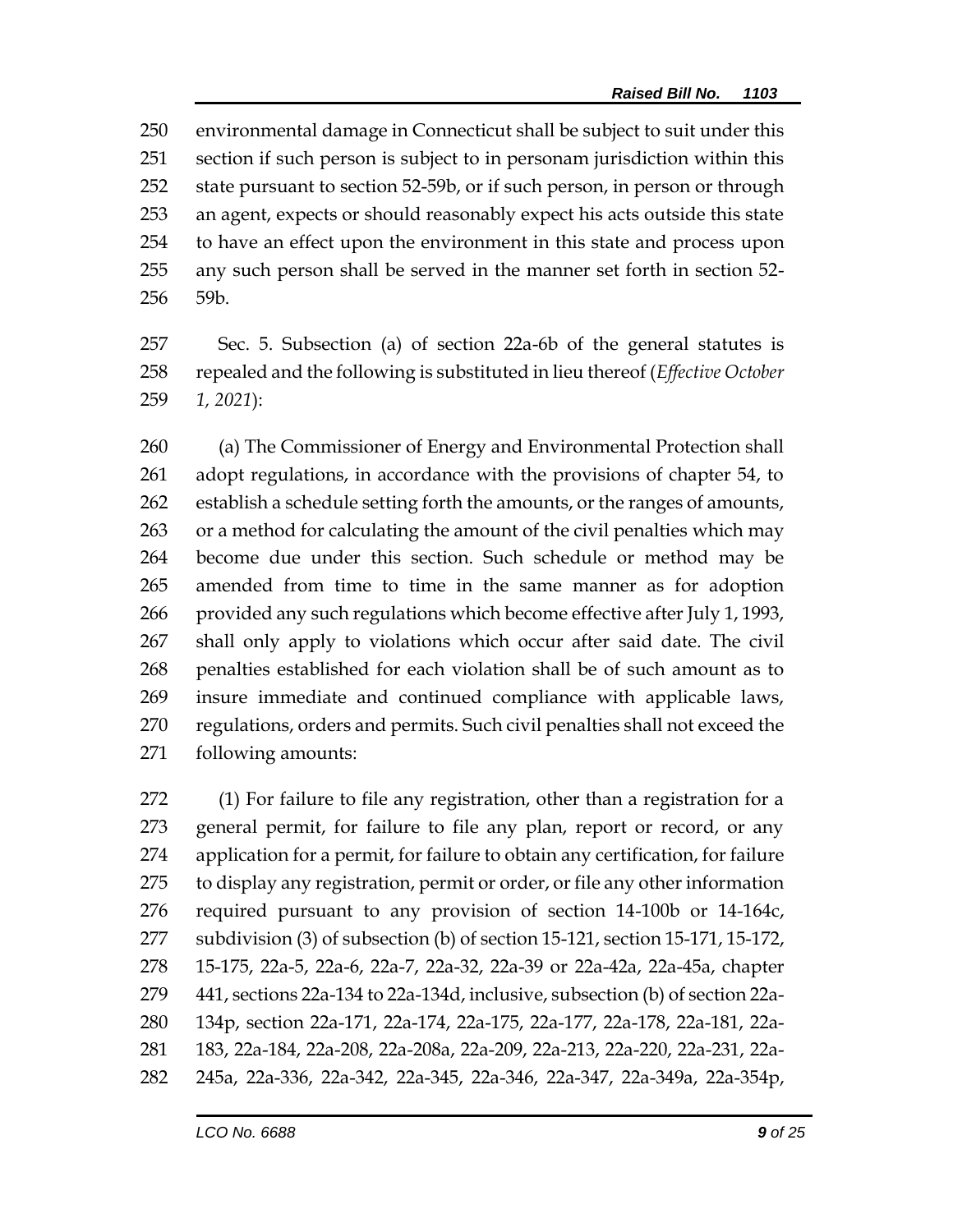22a-358, 22a-359, 22a-361, 22a-362, 22a-368, 22a-401 to 22a-405, inclusive, 22a-411, 22a-411a, 22a-416, 22a-417, 22a-424 to 22a-433, inclusive, 22a- 447, 22a-449, 22a-450, 22a-451, 22a-454, 22a-458, 22a-461, 22a-462 or 22a-286 471, or any regulation, order or permit adopted or issued thereunder by the commissioner, and for other violations of similar character as set forth in such schedule or schedules, no more than one thousand dollars for said violation and in addition no more than one hundred dollars for each day during which such violation continues;

 (2) For deposit, placement, removal, disposal, discharge or emission of any material or substance or electromagnetic radiation or the causing of, engaging in or maintaining of any condition or activity in violation of any provision of section 14-100b, **[**or**]** 14-164c or section 2 of this act, subdivision (3) of subsection (b) of section 15-121, section 15-171, 15-172, 15-175, 22a-5, 22a-6, 22a-7, 22a-32, 22a-39 or 22a-42a, 22a-45a, chapter 441, sections 22a-134 to 22a-134d, inclusive, section 22a-69 or 22a-74, subsection (b) of section 22a-134p, section 22a-162, 22a-171, 22a-174, 22a- 175, 22a-177, 22a-178, 22a-181, 22a-183, 22a-184, 22a-190, 22a-208, 22a- 208a, 22a-209, 22a-213, 22a-220, 22a-336, 22a-342, 22a-345, 22a-346, 22a- 347, 22a-349a, 22a-354p, 22a-358, 22a-359, 22a-361, 22a-362, 22a-368, 22a- 401 to 22a-405, inclusive, 22a-411, 22a-411a, 22a-416, 22a-417, 22a-424 to 22a-433, inclusive, 22a-447, 22a-449, 22a-450, 22a-451, 22a-454, 22a-458, 22a-461, 22a-462 or 22a-471, or any regulation, order or permit adopted thereunder by the commissioner, and for other violations of similar character as set forth in such schedule or schedules, no more than twenty-five thousand dollars for said violation for each day during which such violation continues;

 (3) For violation of the terms of any final order of the commissioner, except final orders under subsection (d) of this section and emergency orders and cease and desist orders as set forth in subdivision (4) of this subsection, for violation of the terms of any permit issued by the commissioner, and for other violations of similar character as set forth in such schedule or schedules, no more than twenty-five thousand dollars for said violation for each day during which such violation continues;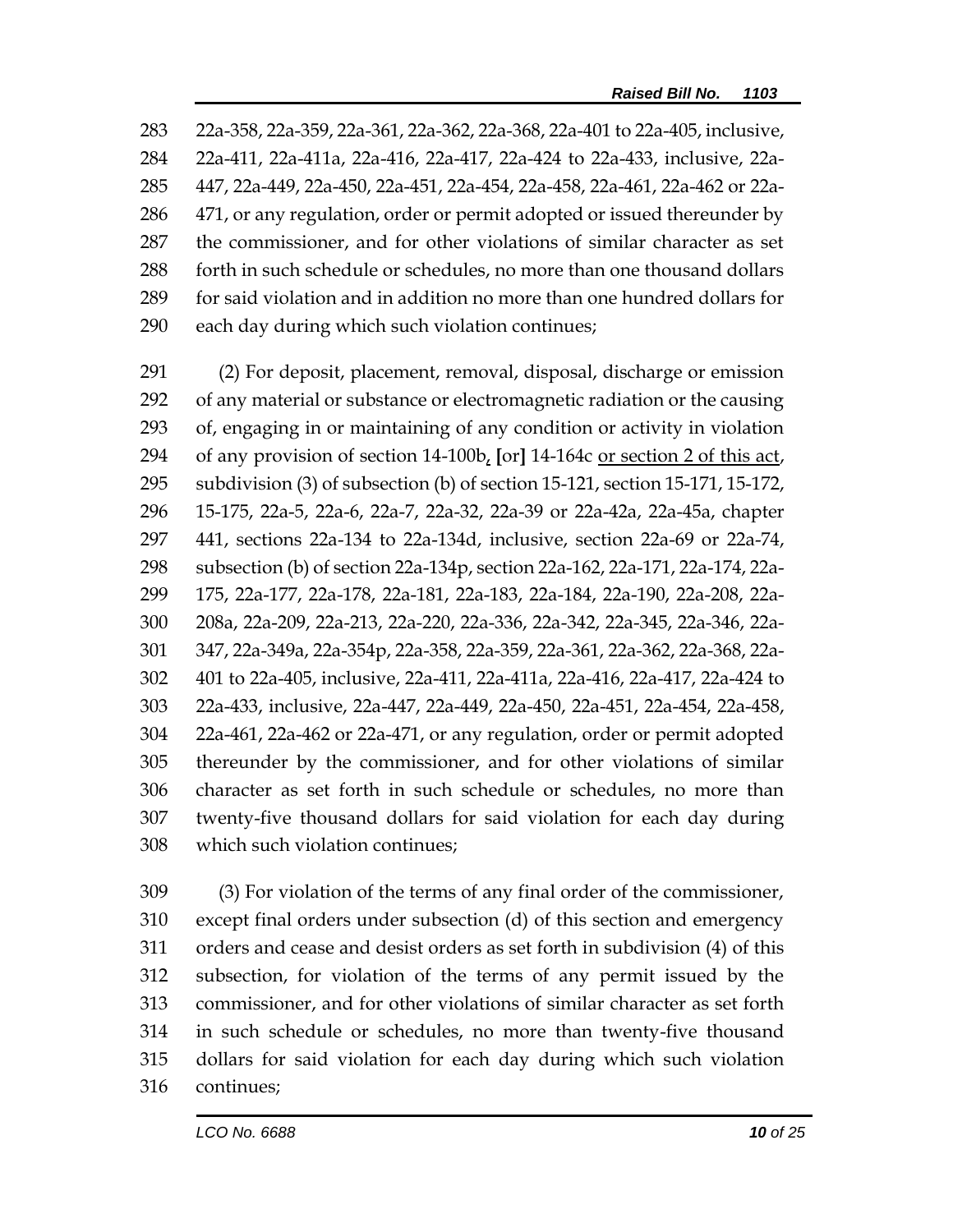(4) For violation of any emergency order or cease and desist order of the commissioner, and for other violations of similar character as set forth in such schedule or schedules, no more than twenty-five thousand dollars for said violation for each day during which such violation continues;

 (5) For failure to make an immediate report required pursuant to subdivision (3) of subsection (a) of section 22a-135, or a report required by the department pursuant to subsection (b) of section 22a-135, no more than twenty-five thousand dollars per violation per day;

 (6) For violation of any provision of the state's hazardous waste program, no more than twenty-five thousand dollars per violation per day;

 (7) For wilful violation of any condition imposed pursuant to section 26-313 which leads to the destruction of, or harm to, any rare, threatened or endangered species, no more than ten thousand dollars per violation per day;

 (8) For violation of any provision of sections 22a-608 to 22a-611, inclusive, no more than the amount established by Section 325 of the Emergency Planning and Community Right-To-Know Act of 1986 (42 USC 11001 et seq.) for a violation of Section 302, 304 or 311 to 313, inclusive, of said act.

 Sec. 6. Section 22a-9 of the general statutes is repealed and the following is substituted in lieu thereof (*Effective October 1, 2021*):

 The commissioner shall act as the official agent of the state in all matters affecting the purposes of this title and sections 2-20a, 5-238a, subsection (c) of section 7-131a, sections 7-131e, 7-131f, subsection (a) of section 7-131g, sections 7-131i, 7-131*l*, subsection (a) of section 10-409, subdivisions (51) and (52) of section 12-81, subdivisions (21) and (22) of section 12-412, subsections (a) and (b) of section 13a-94, sections 13a-346 142a, 13b-56, 13b-57, 14-100b, 14-164c, as amended by this act, section 2 of this act, chapter 268, sections 16a-103, 22-91c, 22-91e, subsections (b)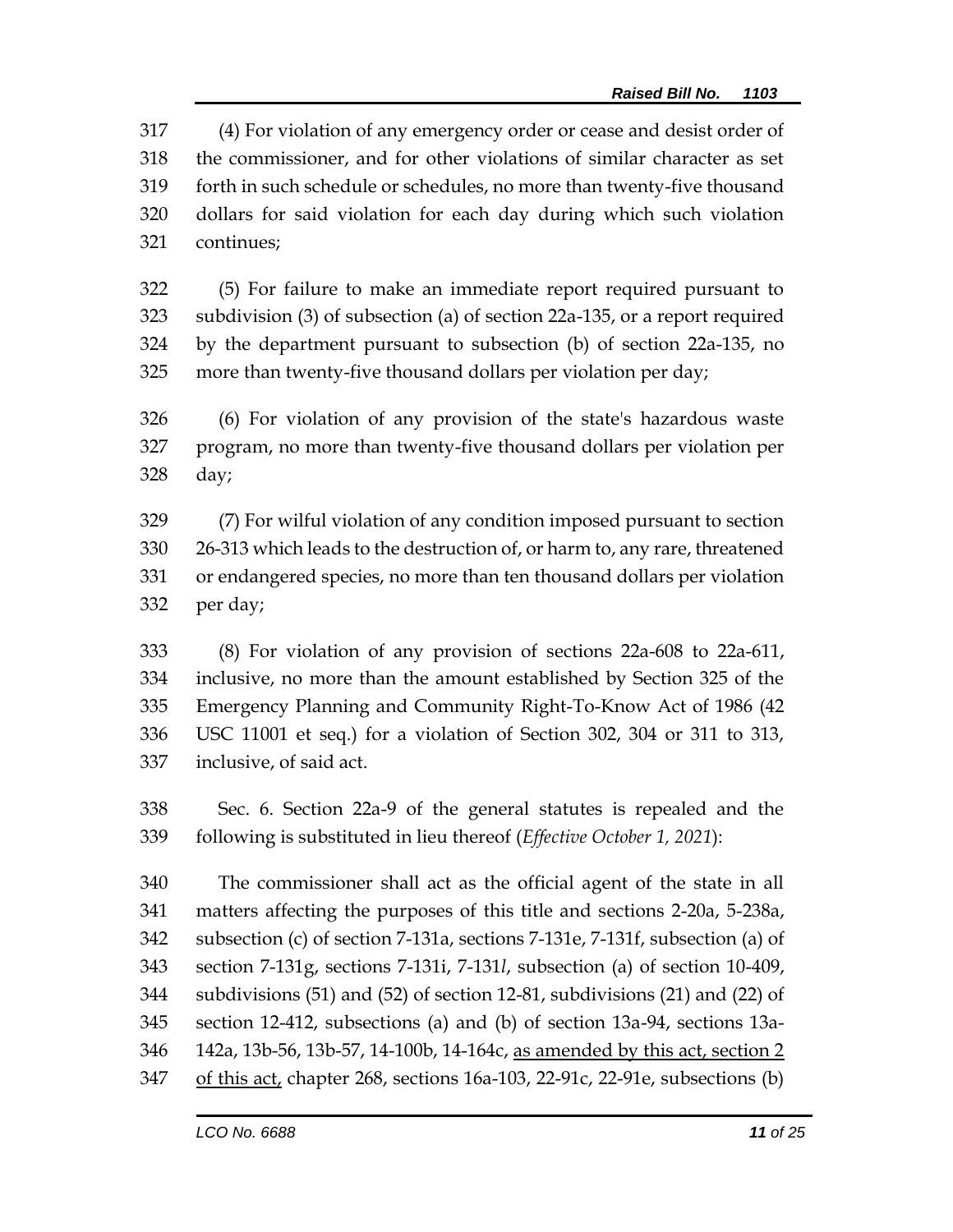and (c) of section 22a-148, section 22a-150, subdivisions (2) and (3) of section 22a-151, sections 22a-153, 22a-154, 22a-155, 22a-158, chapter 446c, sections 22a-295, 22a-300, 22a-308, 22a-416, chapters 446h to 446k, inclusive, chapters 447 and 448, sections 23-35, 23-37a, 23-41, chapter 462, section 25-34, chapter 477, subsection (b) of section 25-128, subsection (a) of section 25-131, chapters 490 and 491 and sections 26- 257, 26-297, 26-303 and 47-46a, under any federal laws now or hereafter to be enacted and as the official agent of any municipality, district, region or authority or other recognized legal entity in connection with the grant or advance of any federal or other funds or credits to the state or through the state, to its political subdivisions.

 Sec. 7. Subdivision (1) of subsection (a) of section 12-431 of the general statutes is repealed and the following is substituted in lieu thereof (*Effective October 1, 2021, and applicable to sales occurring on or after October 1, 2021*):

 (a) (1) (A) Except as otherwise provided in subdivision (2) or (3) of this subsection, in case of the purchase of any motor vehicle, snowmobile, vessel or aircraft other than from a licensed motor vehicle dealer or licensed motor vehicle lessor, a snowmobile dealer, a licensed marine dealer or a retailer of aircraft, respectively, the receipts therefrom shall not be included in the measure of the sales tax, but the purchaser thereof shall pay a use tax on the total purchase price thereof to the Commissioner of Revenue Services, as provided in section 12-411, as 371 amended by this act, in the case of tangible personal property purchased from a retailer, and, in the case of motor vehicles, vessels and snowmobiles, before obtaining an original or transferal registration, in accordance with regulations prescribed by the Commissioner of Revenue Services and on forms approved by the Commissioner of Revenue Services and the Commissioner of Motor Vehicles, and, in the case of aircraft, before obtaining an original or transferal registration, in accordance with regulations prescribed by the Commissioner of Revenue Services and on forms approved by the Commissioner of Revenue Services and the Commissioner of Transportation.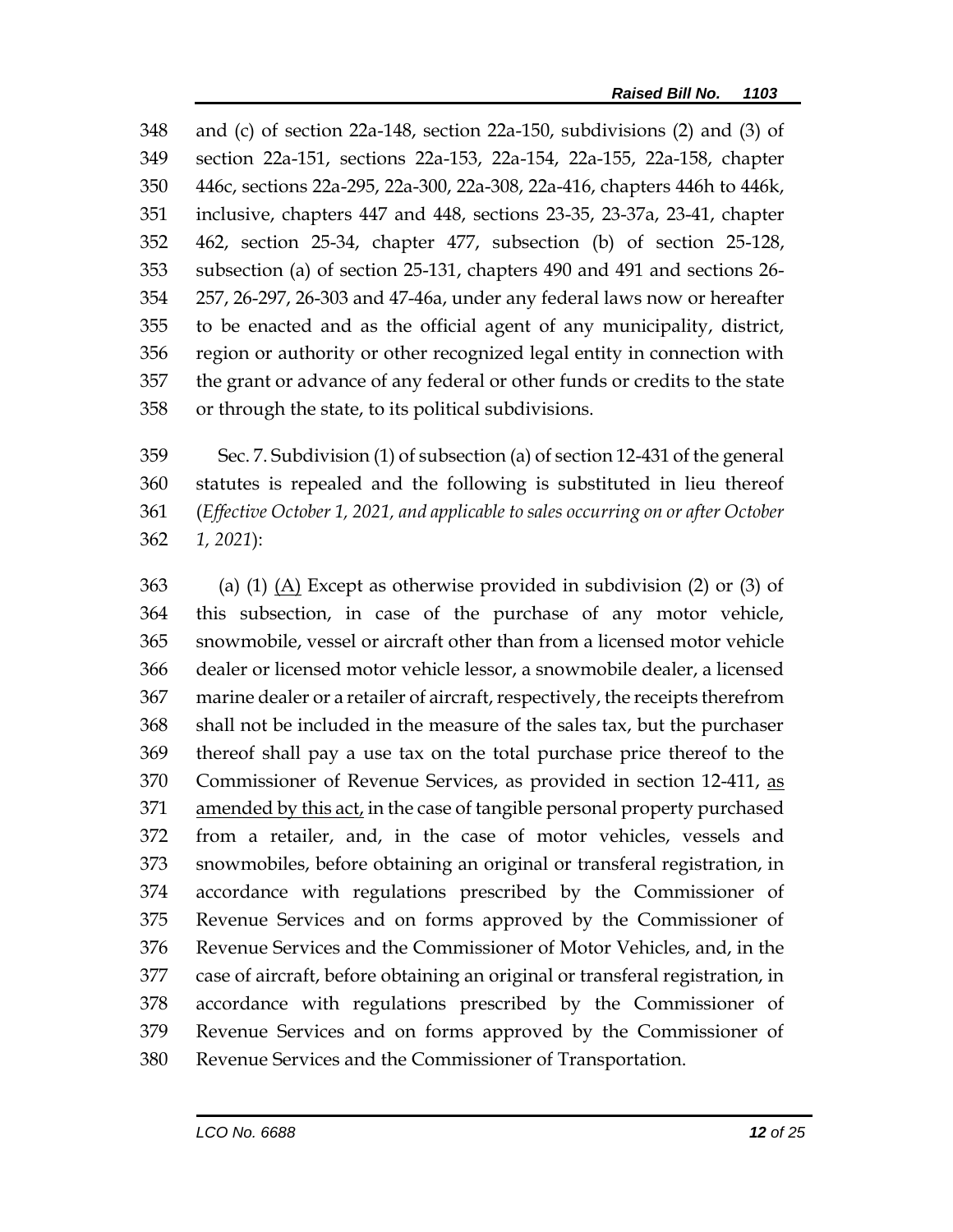(B) Each person, other than an employee of a licensed motor vehicle dealer or licensed motor vehicle lessor, who sells a motor vehicle shall 383 provide to the purchaser of such motor vehicle a written statement attesting that such motor vehicle was in compliance with the provisions of subdivision (2) of subsection (a) of section 2 of this act at the time of purchase. Such purchaser shall include a copy of such statement with the payment of the use tax pursuant to subparagraph (A) of this subdivision.

 Sec. 8. Subdivision (1) of section 12-408 of the general statutes is repealed and the following is substituted in lieu thereof (*Effective October 1, 2021, and applicable to sales occurring on or after October 1, 2021*):

 (1) (A) For the privilege of making any sales, as defined in subdivision (2) of subsection (a) of section 12-407, at retail, in this state for a consideration, a tax is hereby imposed on all retailers at the rate of six and thirty-five-hundredths per cent of the gross receipts of any retailer from the sale of all tangible personal property sold at retail or from the rendering of any services constituting a sale in accordance with subdivision (2) of subsection (a) of section 12-407, except, in lieu of said rate, the rates provided in subparagraphs (B) to **[**(I)**]** (J), inclusive, of this subdivision;

 (B) (i) At a rate of fifteen per cent with respect to each transfer of occupancy, from the total amount of rent received by a hotel or lodging house for the first period not exceeding thirty consecutive calendar days;

 (ii) At a rate of eleven per cent with respect to each transfer of occupancy, from the total amount of rent received by a bed and breakfast establishment for the first period not exceeding thirty consecutive calendar days;

 (C) With respect to the sale of a motor vehicle to any individual who is a member of the armed forces of the United States and is on full-time active duty in Connecticut and who is considered, under 50 App USC 574, a resident of another state, or to any such individual and the spouse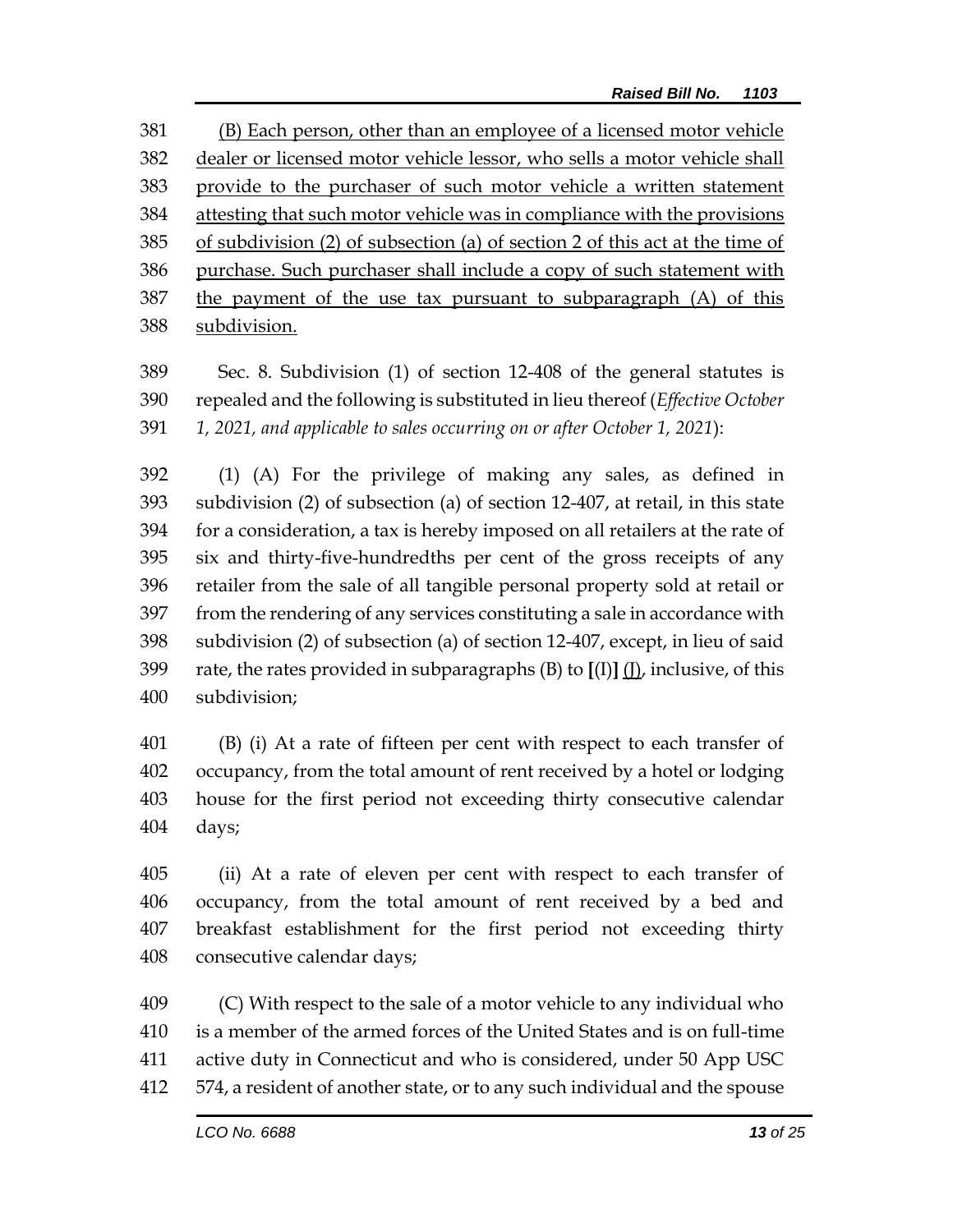thereof, at a rate of four and one-half per cent of the gross receipts of any retailer from such sales, provided such retailer requires and maintains a declaration by such individual, prescribed as to form by the commissioner and bearing notice to the effect that false statements made in such declaration are punishable, or other evidence, satisfactory to the commissioner, concerning the purchaser's state of residence under 50 App USC 574;

 (D) (i) With respect to the sales of computer and data processing services occurring on or after July 1, 2001, at the rate of one per cent, and 422 (ii) with respect to sales of Internet access services, on and after July 1, 423 2001, such services shall be exempt from such tax;

 (E) (i) With respect to the sales of labor that is otherwise taxable under subparagraph (C) or (G) of subdivision (2) of subsection (a) of section 12-407 on existing vessels and repair or maintenance services on vessels occurring on and after July 1, 1999, such services shall be exempt from such tax;

 (ii) With respect to the sale of a vessel, a motor for a vessel or a trailer used for transporting a vessel, at the rate of two and ninety-nine- hundredths per cent, except that the sale of a vessel shall be exempt from such tax if such vessel is docked in this state for sixty or fewer days in a calendar year;

 (iii) With respect to the sale of dyed diesel fuel, as defined in subsection (d) of section 12-487, sold by a marine fuel dock exclusively for marine purposes, at the rate of two and ninety-nine-hundredths per cent;

 (F) With respect to patient care services for which payment is received by the hospital on or after July 1, 1999, and prior to July 1, 2001, at the rate of five and three-fourths per cent and on and after July 1, 2001, such services shall be exempt from such tax;

 (G) With respect to the rental or leasing of a passenger motor vehicle for a period of thirty consecutive calendar days or less, at a rate of nine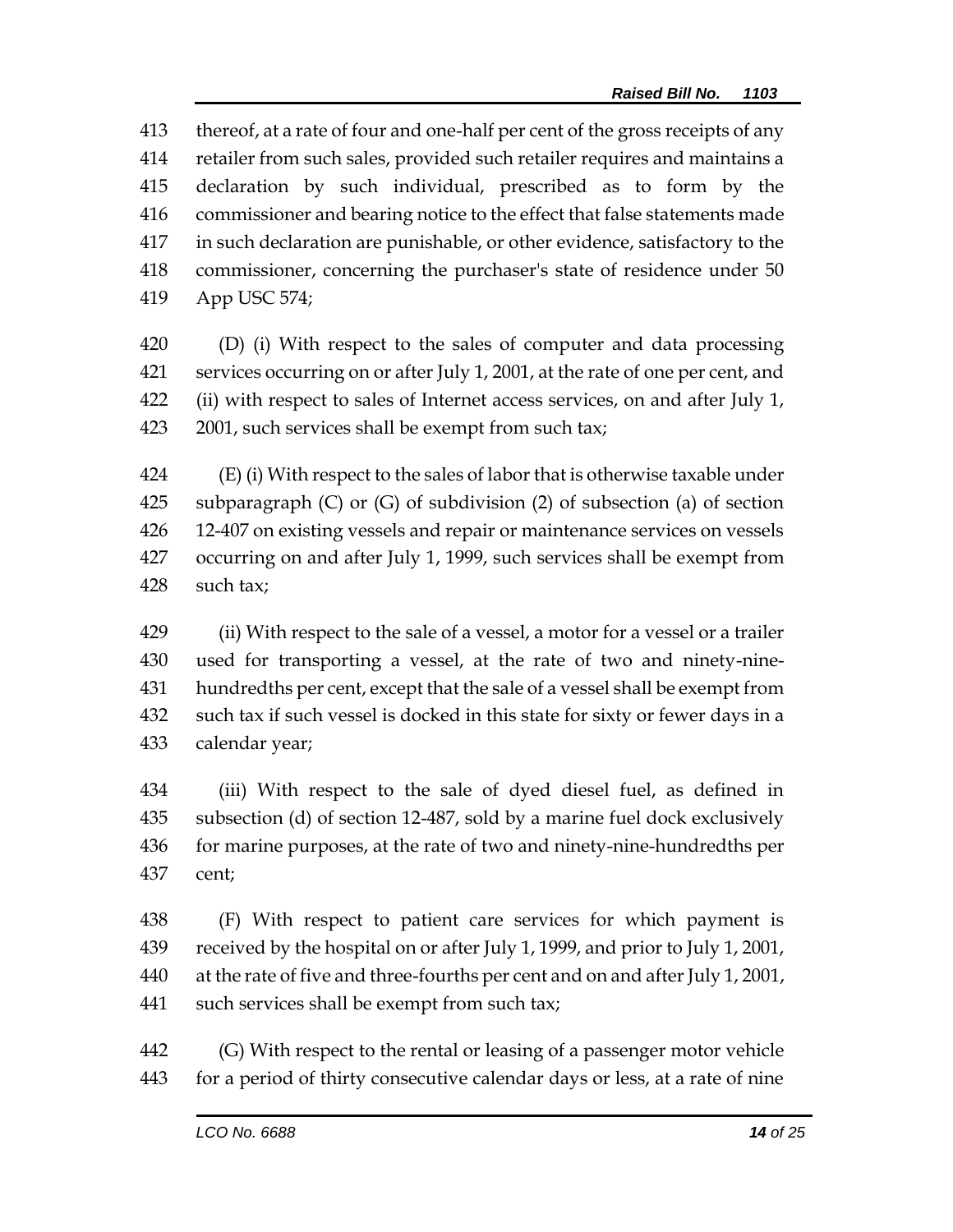and thirty-five-hundredths per cent;

 (H) With respect to the sale of (i) a motor vehicle for a sales price exceeding fifty thousand dollars, at a rate of seven and three-fourths per cent on the entire sales price, (ii) jewelry, whether real or imitation, for a sales price exceeding five thousand dollars, at a rate of seven and three-fourths per cent on the entire sales price, and (iii) an article of clothing or footwear intended to be worn on or about the human body, a handbag, luggage, umbrella, wallet or watch for a sales price exceeding one thousand dollars, at a rate of seven and three-fourths per cent on the entire sales price. For purposes of this subparagraph, "motor vehicle" has the meaning provided in section 14-1, but does not include a motor vehicle subject to the provisions of subparagraph (C) of this subdivision, a motor vehicle having a gross vehicle weight rating over twelve thousand five hundred pounds, or a motor vehicle having a gross vehicle weight rating of twelve thousand five hundred pounds or less that is not used for private passenger purposes, but is designed or used to transport merchandise, freight or persons in connection with any business enterprise and issued a commercial registration or more specific type of registration by the Department of Motor Vehicles;

 (I) With respect to the sale of meals, as defined in subdivision (13) of section 12-412, sold by an eating establishment, caterer or grocery store; and spirituous, malt or vinous liquors, soft drinks, sodas or beverages such as are ordinarily dispensed at bars and soda fountains, or in connection therewith; in addition to the tax imposed under subparagraph (A) of this subdivision, at the rate of one per cent;

- 469 (J) (i) Notwithstanding the provisions of subparagraph  $(C)$  or  $(H)$  of 470 this subdivision, with respect to the sale of a motorcycle that exceeds the maximum decibel level permitted pursuant to section 14-80a and any 472 regulations adopted thereunder, at the rate of fifty per cent;
- 473 (ii) With respect to the sale of an aftermarket motorcycle muffler that exceeds the maximum decibel level permitted pursuant to section 14- 475 80a and any regulations adopted thereunder, at the rate of fifty per cent;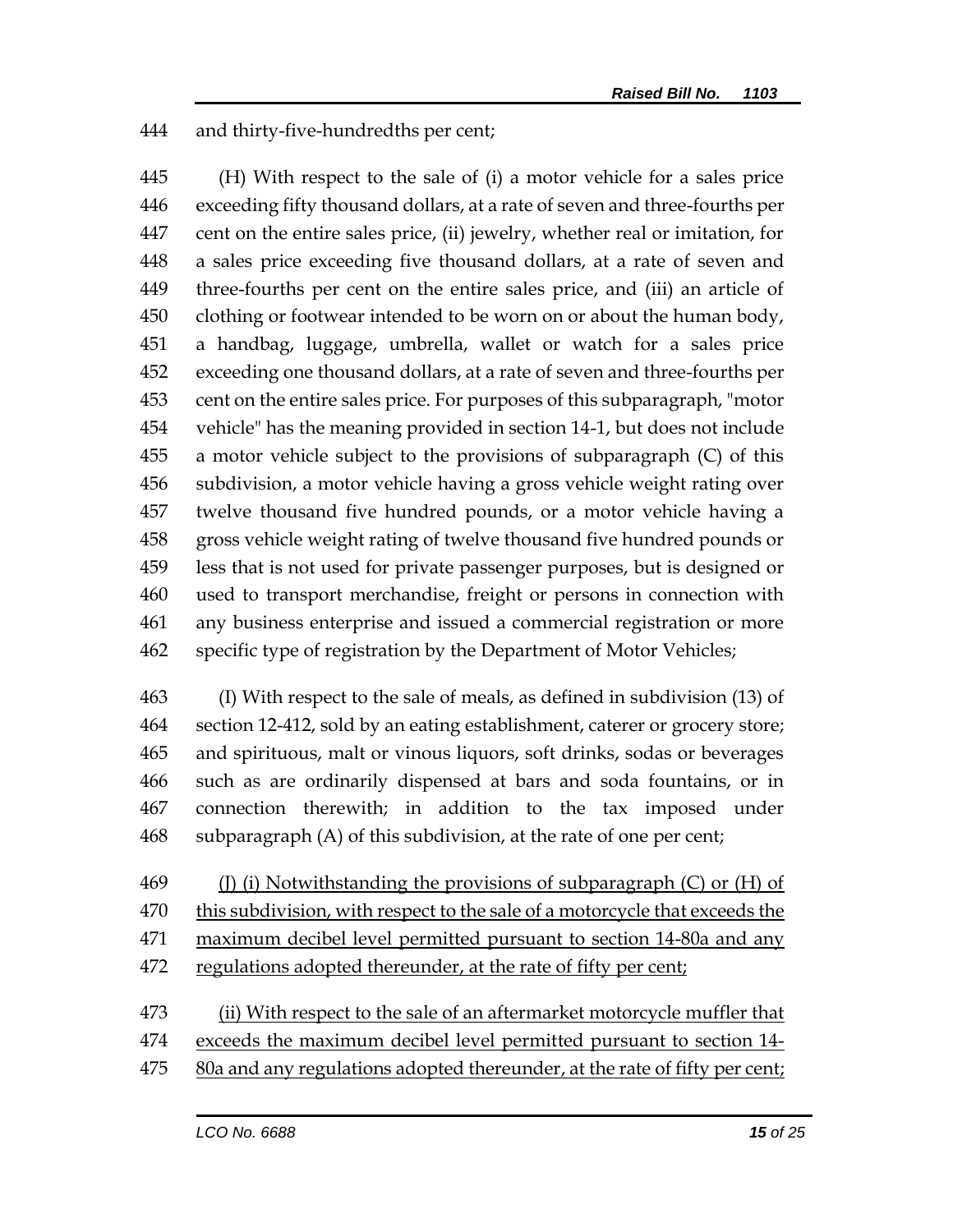**[**(J)**]** (K) The rate of tax imposed by this chapter shall be applicable to all retail sales upon the effective date of such rate, except that a new rate that represents an increase in the rate applicable to the sale shall not apply to any sales transaction wherein a binding sales contract without an escalator clause has been entered into prior to the effective date of the new rate and delivery is made within ninety days after the effective date of the new rate. For the purposes of payment of the tax imposed under this section, any retailer of services taxable under subdivision (37) of subsection (a) of section 12-407, who computes taxable income, for purposes of taxation under the Internal Revenue Code of 1986, or any subsequent corresponding internal revenue code of the United States, as amended from time to time, on an accounting basis that recognizes only cash or other valuable consideration actually received as income and who is liable for such tax only due to the rendering of such services may make payments related to such tax for the period during which such income is received, without penalty or interest, without regard to when such service is rendered;

 **[**(K)**]** (L) (i) For calendar quarters ending on or after September 30, 2019, the commissioner shall deposit into the regional planning incentive account, established pursuant to section 4-66k, six and seven- tenths per cent of the amounts received by the state from the tax imposed under subparagraph (B) of this subdivision and ten and seven- tenths per cent of the amounts received by the state from the tax imposed under subparagraph (G) of this subdivision;

 (ii) For calendar quarters ending on or after September 30, 2018, the commissioner shall deposit into the Tourism Fund established under section 10-395b ten per cent of the amounts received by the state from the tax imposed under subparagraph (B) of this subdivision;

 **[**(L)**]** (M) For calendar months commencing on or after July 1, 2021, the commissioner shall deposit into the municipal revenue sharing account established pursuant to section 4-66*l* seven and nine-tenths per cent of the amounts received by the state from the tax imposed under subparagraph (A) of this subdivision; and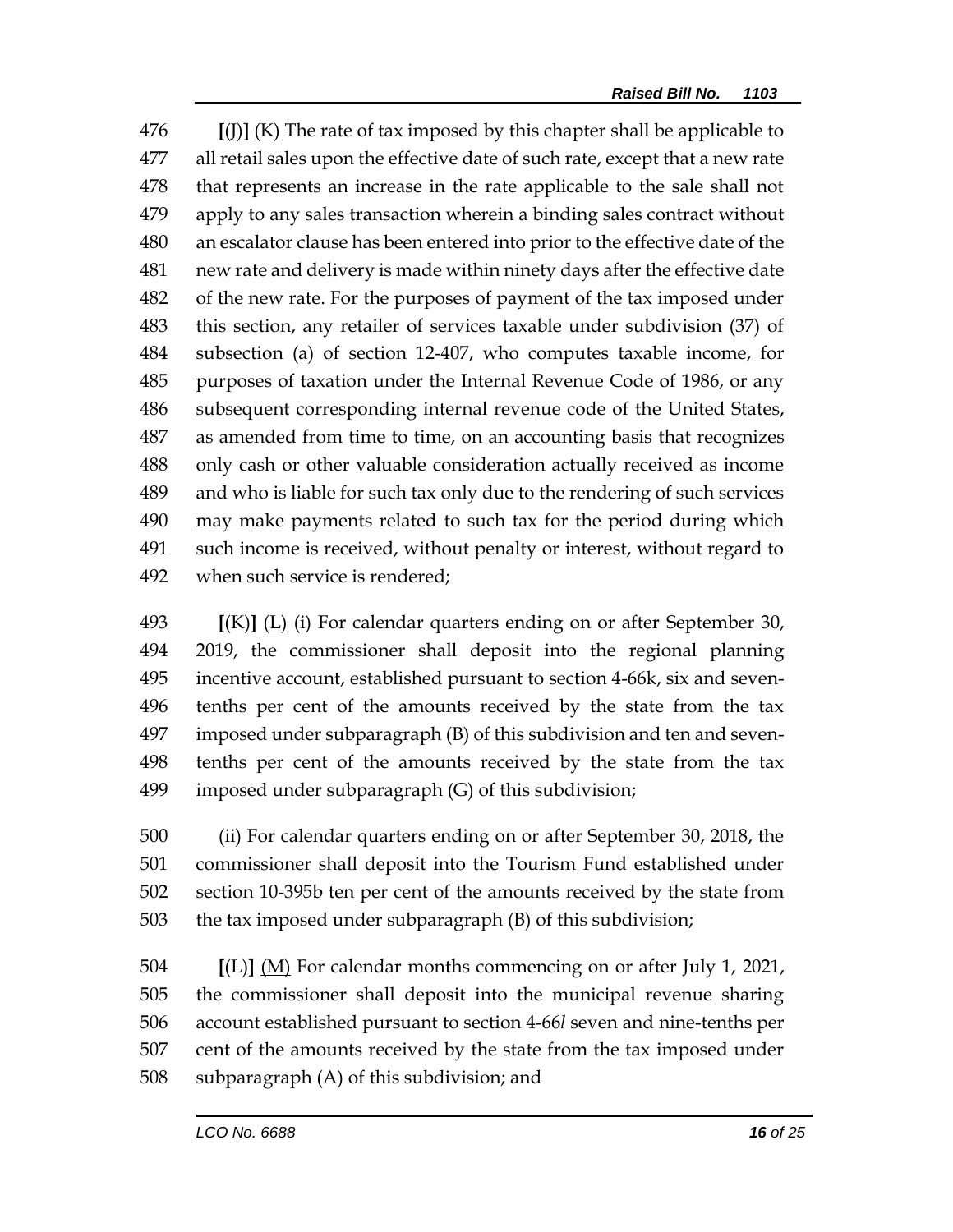**[**(M)**]** (N) (i) For calendar months commencing on or after July 1, 2017, the commissioner shall deposit into the Special Transportation Fund established under section 13b-68 seven and nine-tenths per cent of the amounts received by the state from the tax imposed under subparagraph (A) of this subdivision;

 (ii) For calendar months commencing on or after July 1, 2018, but prior to July 1, 2019, the commissioner shall deposit into the Special Transportation Fund established under section 13b-68 eight per cent of the amounts received by the state from the tax imposed under subparagraphs (A) and (H) of this subdivision on the sale of a motor vehicle;

 (iii) For calendar months commencing on or after July 1, 2019, but prior to July 1, 2020, the commissioner shall deposit into the Special Transportation Fund established under section 13b-68 seventeen per cent of the amounts received by the state from the tax imposed under subparagraphs (A) and (H) of this subdivision on the sale of a motor vehicle;

 (iv) For calendar months commencing on or after July 1, 2020, but prior to July 1, 2021, the commissioner shall deposit into the Special Transportation Fund established under section 13b-68 twenty-five per cent of the amounts received by the state from the tax imposed under subparagraphs (A) and (H) of this subdivision on the sale of a motor vehicle;

 (v) For calendar months commencing on or after July 1, 2021, but prior to July 1, 2022, the commissioner shall deposit into the Special Transportation Fund established under section 13b-68 seventy-five per cent of the amounts received by the state from the tax imposed under subparagraphs (A) and (H) of this subdivision on the sale of a motor vehicle; and

 (vi) For calendar months commencing on or after July 1, 2022, the commissioner shall deposit into the Special Transportation Fund established under section 13b-68 one hundred per cent of the amounts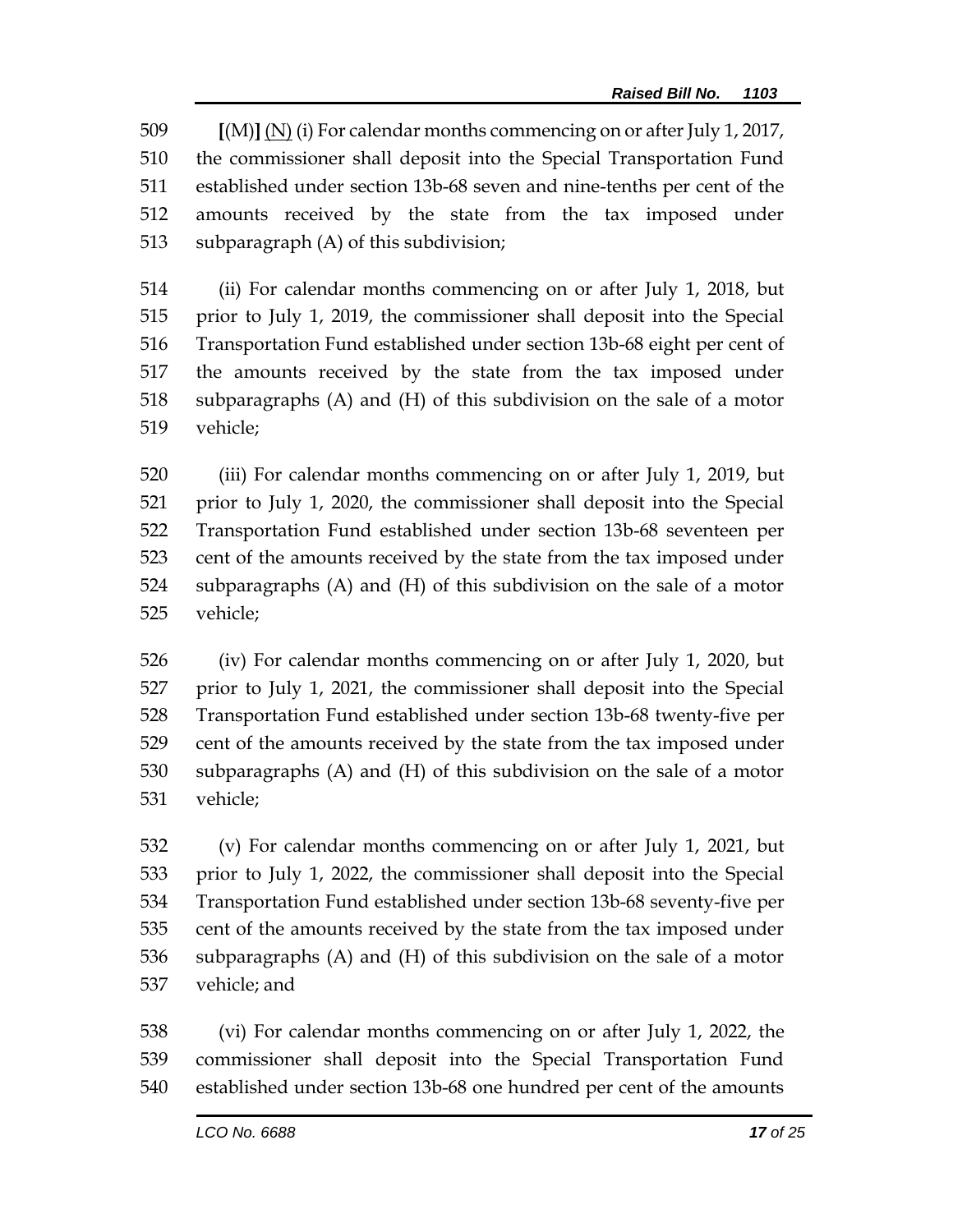received by the state from the tax imposed under subparagraphs (A) and (H) of this subdivision on the sale of a motor vehicle.

 Sec. 9. Subdivision (1) of section 12-411 of the general statutes is repealed and the following is substituted in lieu thereof (*Effective October 1, 2021, and applicable to sales occurring on or after October 1, 2021*):

 (1) (A) An excise tax is hereby imposed on the storage, acceptance, consumption or any other use in this state of tangible personal property purchased from any retailer for storage, acceptance, consumption or any other use in this state, the acceptance or receipt of any services constituting a sale in accordance with subdivision (2) of subsection (a) of section 12-407, purchased from any retailer for consumption or use in this state, or the storage, acceptance, consumption or any other use in this state of tangible personal property which has been manufactured, fabricated, assembled or processed from materials by a person, either within or without this state, for storage, acceptance, consumption or any other use by such person in this state, to be measured by the sales price of materials, at the rate of six and thirty-five-hundredths per cent of the sales price of such property or services, except, in lieu of said rate:

 (B) (i) At a rate of fifteen per cent of the rent paid to a hotel or lodging house for the first period not exceeding thirty consecutive calendar days;

 (ii) At a rate of eleven per cent of the rent paid to a bed and breakfast establishment for the first period not exceeding thirty consecutive calendar days;

 (C) With respect to the storage, acceptance, consumption or use in this state of a motor vehicle purchased from any retailer for storage, acceptance, consumption or use in this state by any individual who is a member of the armed forces of the United States and is on full-time active duty in Connecticut and who is considered, under 50 App USC 574, a resident of another state, or to any such individual and the spouse of such individual at a rate of four and one-half per cent of the sales price of such vehicle, provided such retailer requires and maintains a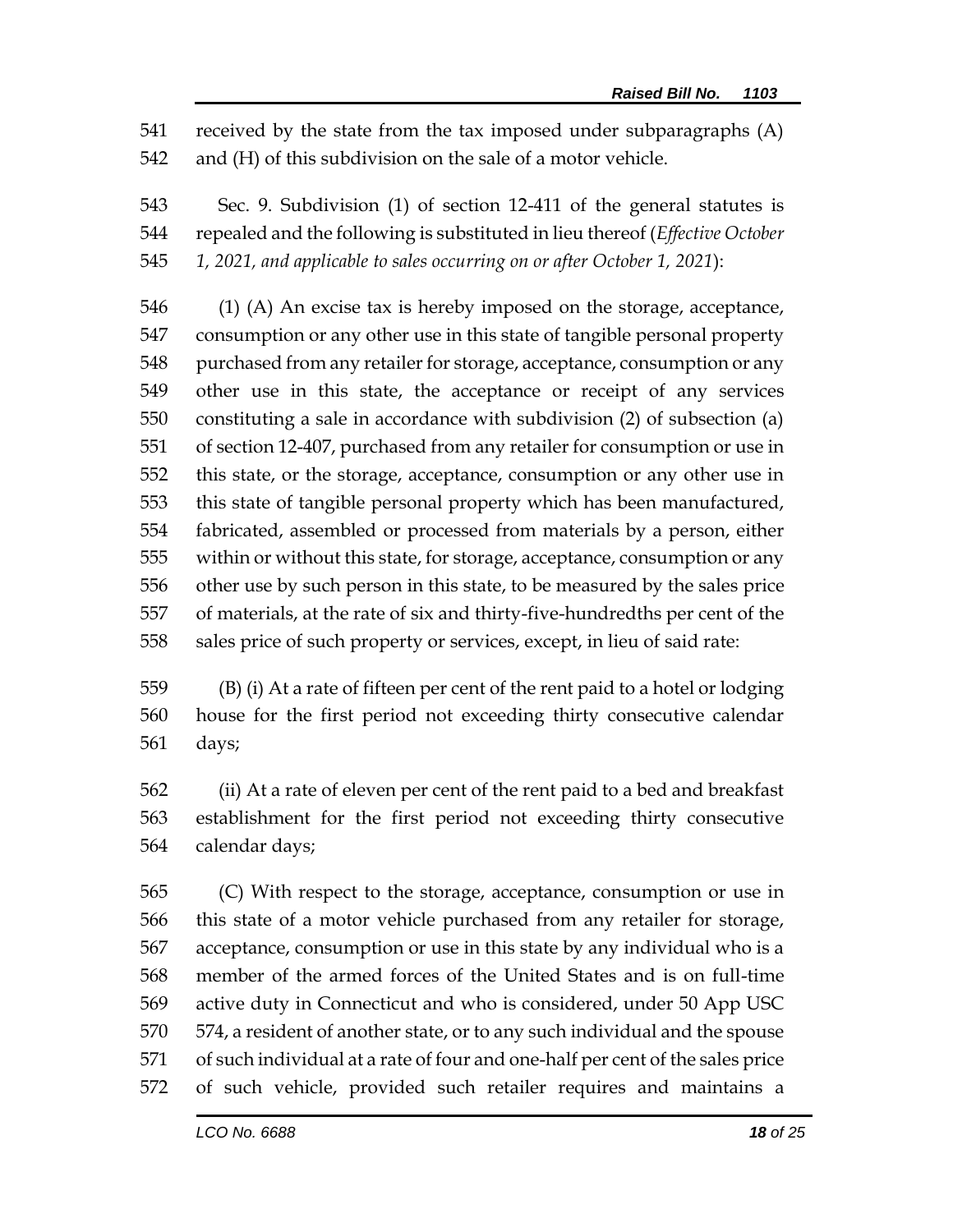declaration by such individual, prescribed as to form by the commissioner and bearing notice to the effect that false statements made in such declaration are punishable, or other evidence, satisfactory to the commissioner, concerning the purchaser's state of residence under 50 App USC 574;

 (D) (i) With respect to the acceptance or receipt in this state of labor that is otherwise taxable under subparagraph (C) or (G) of subdivision (2) of subsection (a) of section 12-407 on existing vessels and repair or maintenance services on vessels occurring on and after July 1, 1999, such services shall be exempt from such tax;

 (ii) (I) With respect to the storage, acceptance or other use of a vessel in this state, at the rate of two and ninety-nine-hundredths per cent, except that such storage, acceptance or other use shall be exempt from such tax if such vessel is docked in this state for sixty or fewer days in a calendar year;

 (II) With respect to the storage, acceptance or other use of a motor for a vessel or a trailer used for transporting a vessel in this state, at the rate of two and ninety-nine-hundredths per cent;

 (III) With respect to the storage, acceptance or other use of dyed diesel fuel, as defined in subsection (d) of section 12-487, exclusively for marine purposes, at the rate of two and ninety-nine-hundredths per cent;

 (E) (i) With respect to the acceptance or receipt in this state of computer and data processing services purchased from any retailer for consumption or use in this state occurring on or after July 1, 2001, at the rate of one per cent of such services, and (ii) with respect to the acceptance or receipt in this state of Internet access services, on and after July 1, 2001, such services shall be exempt from such tax;

 (F) With respect to the acceptance or receipt in this state of patient care services purchased from any retailer for consumption or use in this state for which payment is received by the hospital on or after July 1,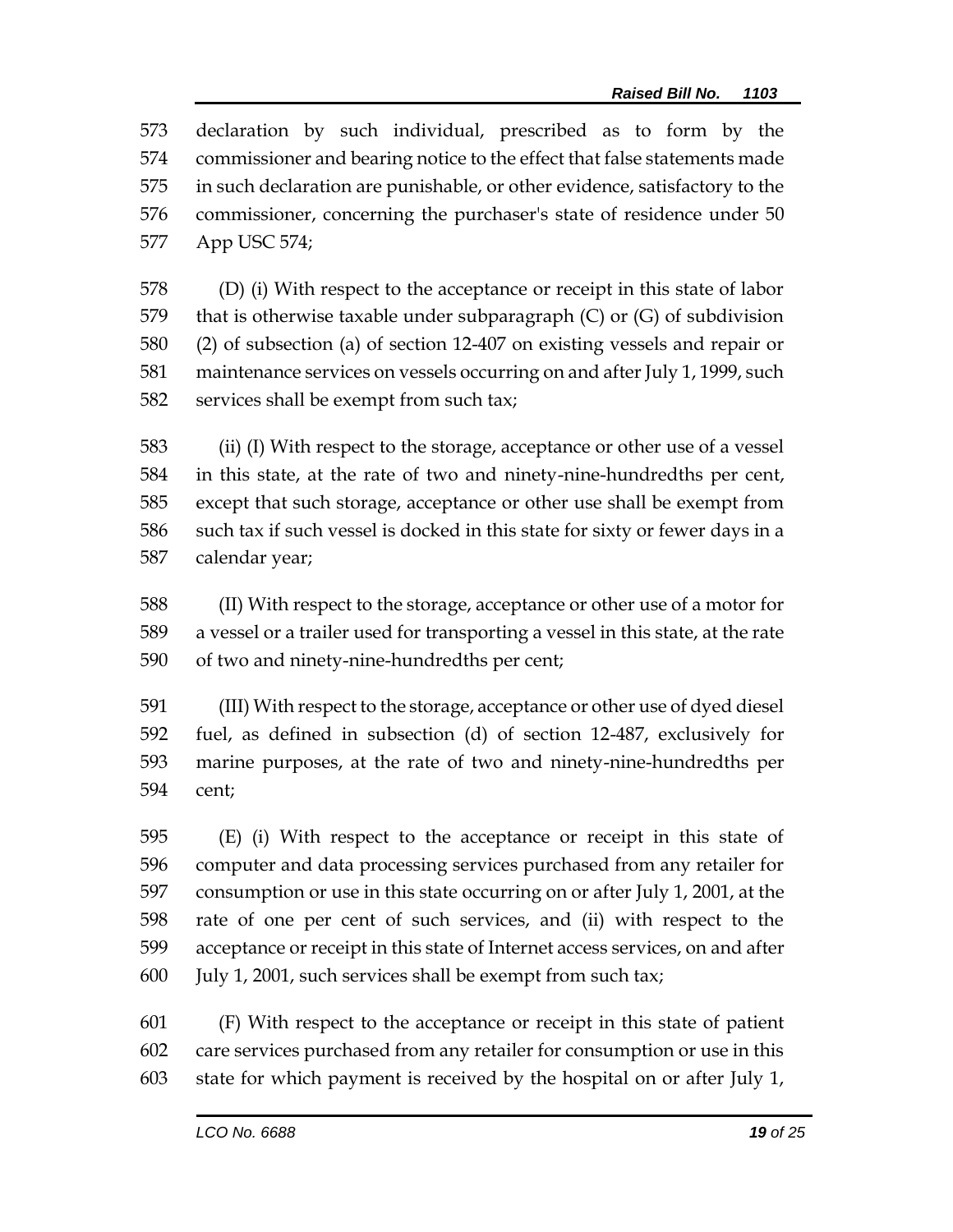1999, and prior to July 1, 2001, at the rate of five and three-fourths per cent and on and after July 1, 2001, such services shall be exempt from such tax;

 (G) With respect to the rental or leasing of a passenger motor vehicle for a period of thirty consecutive calendar days or less, at a rate of nine and thirty-five-hundredths per cent;

 (H) With respect to the acceptance or receipt in this state of (i) a motor vehicle for a sales price exceeding fifty thousand dollars, at a rate of seven and three-fourths per cent on the entire sales price, (ii) jewelry, whether real or imitation, for a sales price exceeding five thousand dollars, at a rate of seven and three-fourths per cent on the entire sales price, and (iii) an article of clothing or footwear intended to be worn on or about the human body, a handbag, luggage, umbrella, wallet or watch for a sales price exceeding one thousand dollars, at a rate of seven and three-fourths per cent on the entire sales price. For purposes of this subparagraph, "motor vehicle" has the meaning provided in section 14- 1, but does not include a motor vehicle subject to the provisions of subparagraph (C) of this subdivision, a motor vehicle having a gross vehicle weight rating over twelve thousand five hundred pounds, or a motor vehicle having a gross vehicle weight rating of twelve thousand five hundred pounds or less that is not used for private passenger purposes, but is designed or used to transport merchandise, freight or persons in connection with any business enterprise and issued a commercial registration or more specific type of registration by the Department of Motor Vehicles;

 (I) With respect to the acceptance or receipt in this state of meals, as defined in subdivision (13) of section 12-412, sold by an eating establishment, caterer or grocery store; and spirituous, malt or vinous liquors, soft drinks, sodas or beverages such as are ordinarily dispensed at bars and soda fountains, or in connection therewith; in addition to the tax imposed under subparagraph (A) of this subdivision, at the rate of one per cent;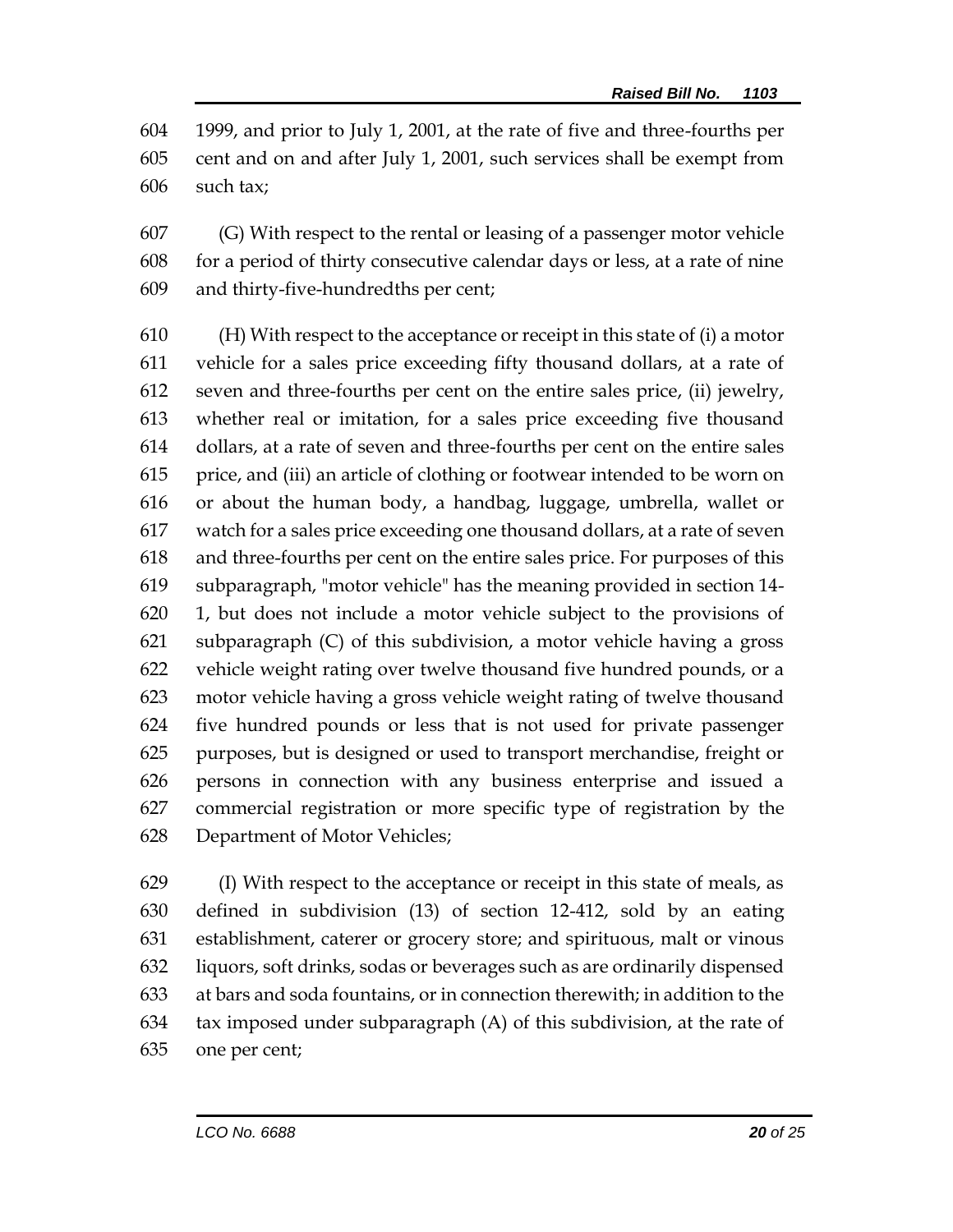636 (J) (i) Notwithstanding the provisions of subparagraph  $(C)$  or  $(H)$  of this subdivision, with respect to the storage, acceptance, consumption or use in this state of a motorcycle that exceeds the maximum decibel level permitted pursuant to section 14-80a and any regulations adopted thereunder, at the rate of fifty per cent;

 (ii) With respect to the storage, acceptance, consumption or use in this 642 state of an aftermarket motorcycle muffler that exceeds the maximum decibel level permitted pursuant to section 14-80a and any regulations adopted thereunder, at the rate of fifty per cent;

 **[**(J)**]** (K) (i) For calendar quarters ending on or after September 30, 2019, the commissioner shall deposit into the regional planning incentive account, established pursuant to section 4-66k, six and seven- tenths per cent of the amounts received by the state from the tax imposed under subparagraph (B) of this subdivision and ten and seven- tenths per cent of the amounts received by the state from the tax imposed under subparagraph (G) of this subdivision;

 (ii) For calendar quarters ending on or after September 30, 2018, the commissioner shall deposit into the Tourism Fund established under section 10-395b ten per cent of the amounts received by the state from the tax imposed under subparagraph (B) of this subdivision;

 **[**(K)**]** (L) For calendar months commencing on or after July 1, 2021, the commissioner shall deposit into said municipal revenue sharing account seven and nine-tenths per cent of the amounts received by the state from the tax imposed under subparagraph (A) of this subdivision; and

 **[**(L)**]** (M) (i) For calendar months commencing on or after July 1, 2017, the commissioner shall deposit into said Special Transportation Fund seven and nine-tenths per cent of the amounts received by the state from 664 the tax imposed under subparagraph  $(A)$  of this subdivision;

 (ii) For calendar months commencing on or after July 1, 2018, but prior to July 1, 2019, the commissioner shall deposit into the Special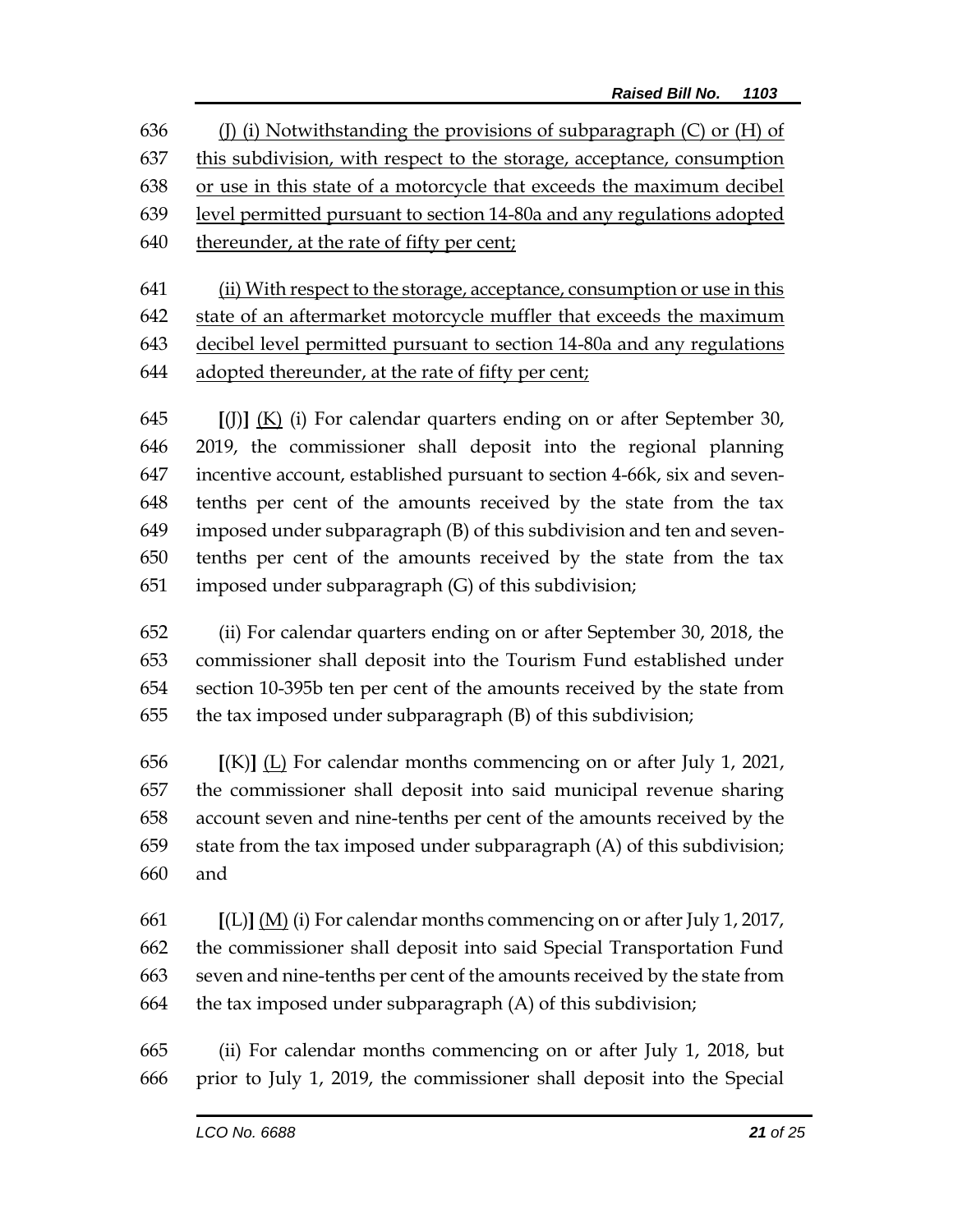Transportation Fund established under section 13b-68 eight per cent of the amounts received by the state from the tax imposed under subparagraphs (A) and (H) of this subdivision on the acceptance or receipt in this state of a motor vehicle;

 (iii) For calendar months commencing on or after July 1, 2019, but prior to July 1, 2020, the commissioner shall deposit into the Special Transportation Fund established under section 13b-68 seventeen per cent of the amounts received by the state from the tax imposed under subparagraphs (A) and (H) of this subdivision on the acceptance or receipt in this state of a motor vehicle;

 (iv) For calendar months commencing on or after July 1, 2020, but prior to July 1, 2021, the commissioner shall deposit into the Special Transportation Fund established under section 13b-68 twenty-five per cent of the amounts received by the state from the tax imposed under subparagraphs (A) and (H) of this subdivision on the acceptance or receipt in this state of a motor vehicle;

 (v) For calendar months commencing on or after July 1, 2021, but prior to July 1, 2022, the commissioner shall deposit into the Special Transportation Fund established under section 13b-68 seventy-five per cent of the amounts received by the state from the tax imposed under subparagraphs (A) and (H) of this subdivision on the acceptance or receipt in this state of a motor vehicle; and

 (vi) For calendar months commencing on or after July 1, 2022, the commissioner shall deposit into the Special Transportation Fund established under section 13b-68 one hundred per cent of the amounts received by the state from the tax imposed under subparagraphs (A) and (H) of this subdivision on the acceptance or receipt in this state of a motor vehicle.

 Sec. 10. Section 14-49b of the general statutes is repealed and the following is substituted in lieu thereof (*Effective October 1, 2021*):

(a) For each new registration or renewal of registration of any motor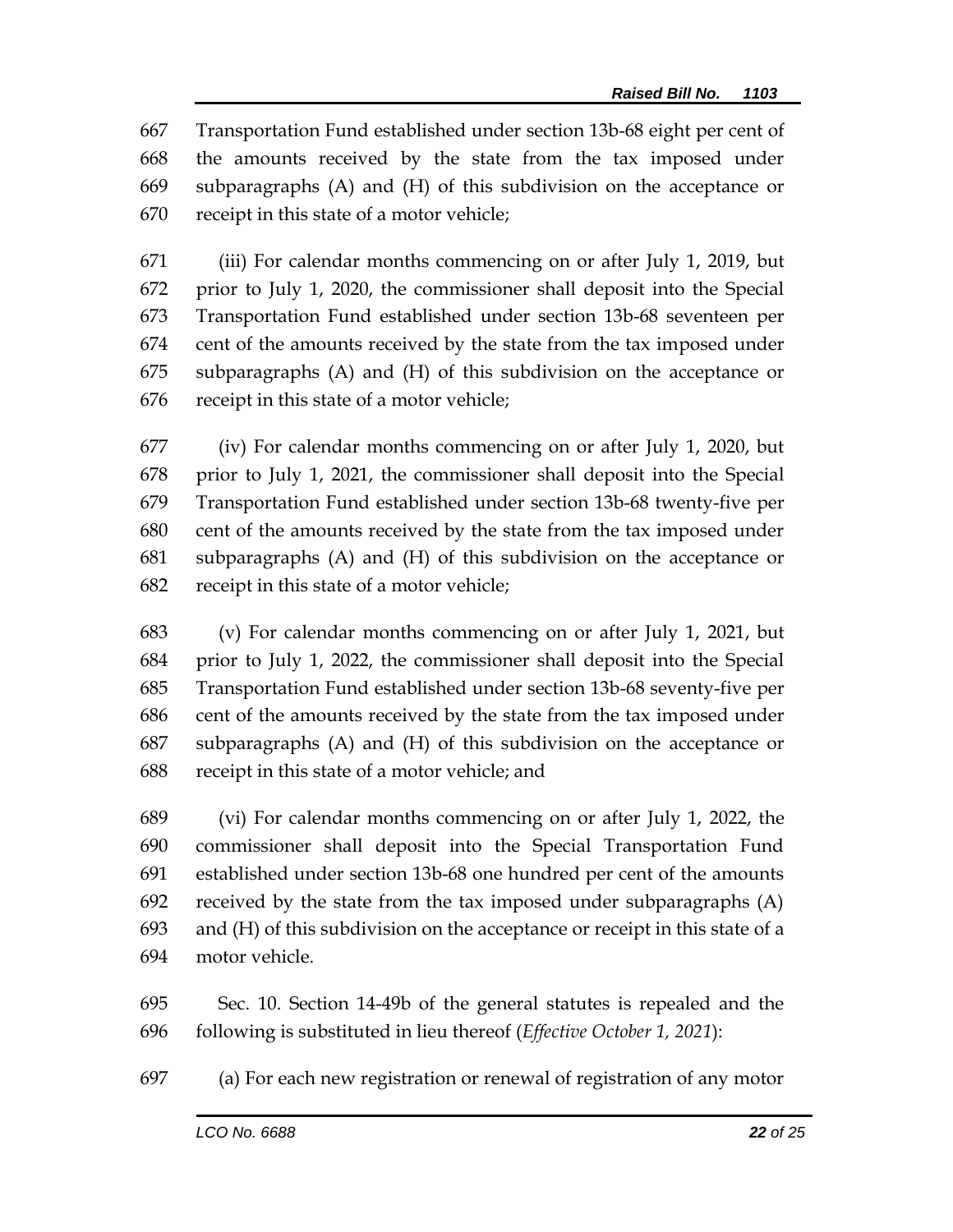vehicle with the Commissioner of Motor Vehicles pursuant to this chapter, the person registering such vehicle shall pay to the commissioner a fee of fifteen dollars for registration for a triennial period, ten dollars for registration for a biennial period and five dollars for registration for an annual period, except that any individual who is sixty-five years of age or older on or after January 1, 1994, may, at the discretion of such individual, pay the fee for a one-year period if such individual obtains a one-year registration under subsection (a) of section 14-49. The provisions of this subsection shall not apply to any motor vehicle that is not self-propelled, that is electrically powered, or that is exempted from payment of a registration fee. This fee may be identified as the "federal Clean Air Act fee" on any registration form provided by the commissioner. Payments collected pursuant to the provisions of this section shall be deposited as follows: (1) Fifty-seven and one-half per cent of such payments collected shall be deposited into the Special Transportation Fund established pursuant to section 13b-68, and (2) forty-two and one-half per cent of such payments collected shall be deposited into the General Fund. The fee required by this subsection is in addition to any other fees prescribed by any other provision of this title for the registration of a motor vehicle. No part of the federal Clean Air Act fee shall be subject to a refund under subsection (z) of section 14-49.

 (b) (1) For each new registration or renewal of registration of any motor vehicle with the Commissioner of Motor Vehicles pursuant to this chapter, the person registering such vehicle shall pay to the commissioner a fee of fifteen dollars for registration for a triennial period or ten dollars for registration for a biennial period for the following registration types: Passenger, motorcycle, motor home, combination or antique. Any person who is sixty-five years or older and who obtains a one-year registration renewal under section 14-49 for such registration type shall pay five dollars for the annual registration period. The provisions of this subsection shall not apply to any motor vehicle that is not self-propelled or that is exempted from payment of a registration fee.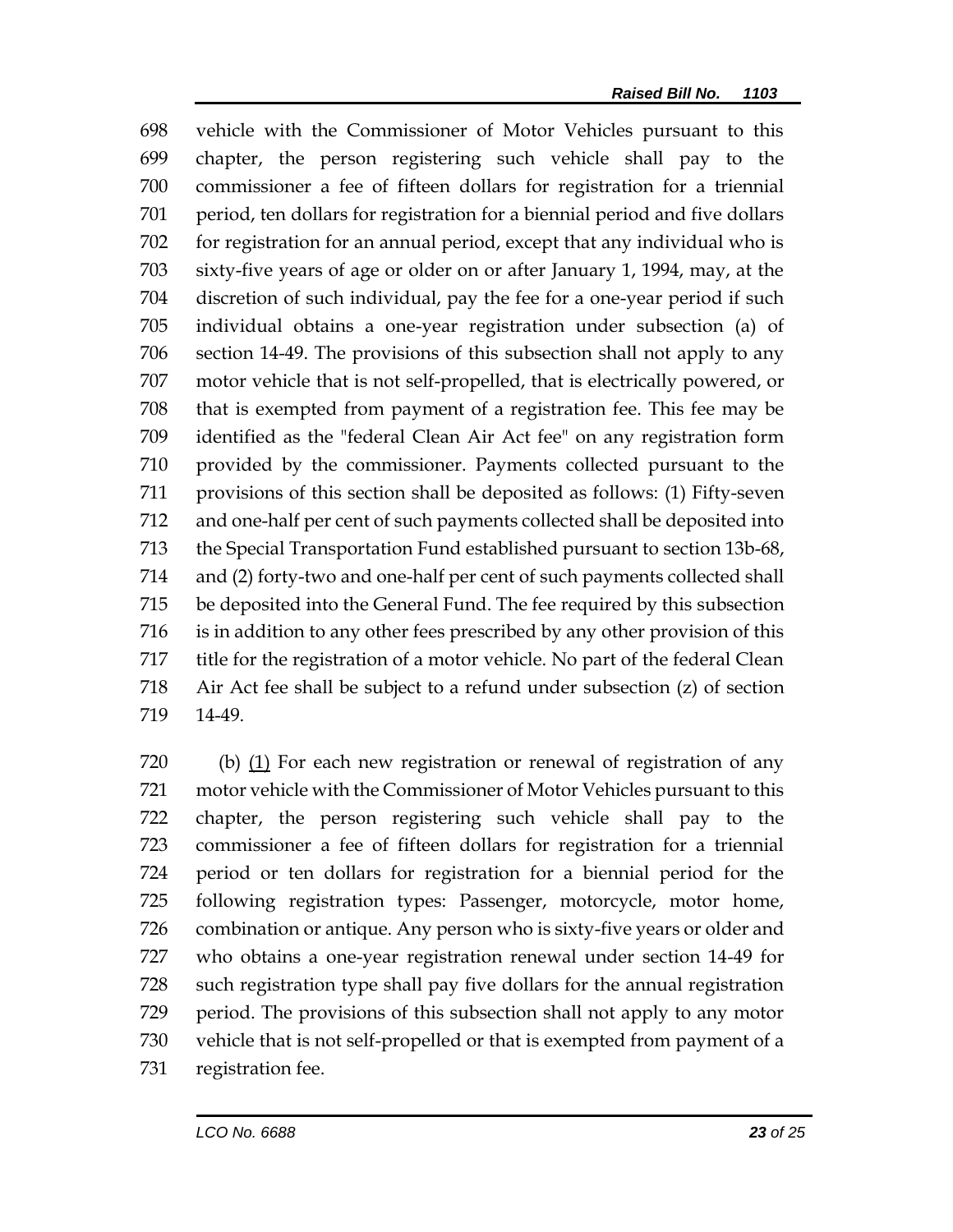(2) On and after October 1, 2021, any person registering or renewing the registration of any motor vehicle under subdivision (1) of this subsection shall only be required to pay the fee under said subdivision for one such vehicle.

736 (3) This fee shall be identified as the "Passport to the Parks Fee" on **[**any**]** the applicable registration form provided by the commissioner. Payments collected pursuant to the provisions of this subsection shall be deposited in the Passport to the Parks account established pursuant to section 23-15h. The fee required by this subsection is in addition to any other fees prescribed by any other provision of this title for the registration of a motor vehicle. No part of the "Passport to the Parks Fee" shall be subject to a refund under subsection (z) of section 14-49.

| This act shall take effect as follows and shall amend the following |                       |                |
|---------------------------------------------------------------------|-----------------------|----------------|
| sections:                                                           |                       |                |
|                                                                     |                       |                |
| Section 1                                                           | October 1, 2021       | $14-164c(c)$   |
| Sec. 2                                                              | October 1, 2021       | New section    |
| Sec. 3                                                              | October 1, 2021       | New section    |
| Sec. 4                                                              | October 1, 2021       | $22a-6a$       |
| Sec. 5                                                              | October 1, 2021       | $22a-6b(a)$    |
| Sec. 6                                                              | October 1, 2021       | $22a-9$        |
| Sec. 7                                                              | October 1, 2021, and  | $12-431(a)(1)$ |
|                                                                     | applicable to sales   |                |
|                                                                     | occurring on or after |                |
|                                                                     | October 1, 2021       |                |
| Sec. 8                                                              | October 1, 2021, and  | $12-408(1)$    |
|                                                                     | applicable to sales   |                |
|                                                                     | occurring on or after |                |
|                                                                     | October 1, 2021       |                |
| Sec. 9                                                              | October 1, 2021, and  | $12-411(1)$    |
|                                                                     | applicable to sales   |                |
|                                                                     | occurring on or after |                |
|                                                                     | October 1, 2021       |                |
| Sec. 10                                                             | October 1, 2021       | 14-49b         |

## *Statement of Purpose:*

To require emissions and decibel level testing for motor vehicles and motorcycles, establish a higher rate of sales and use taxes for